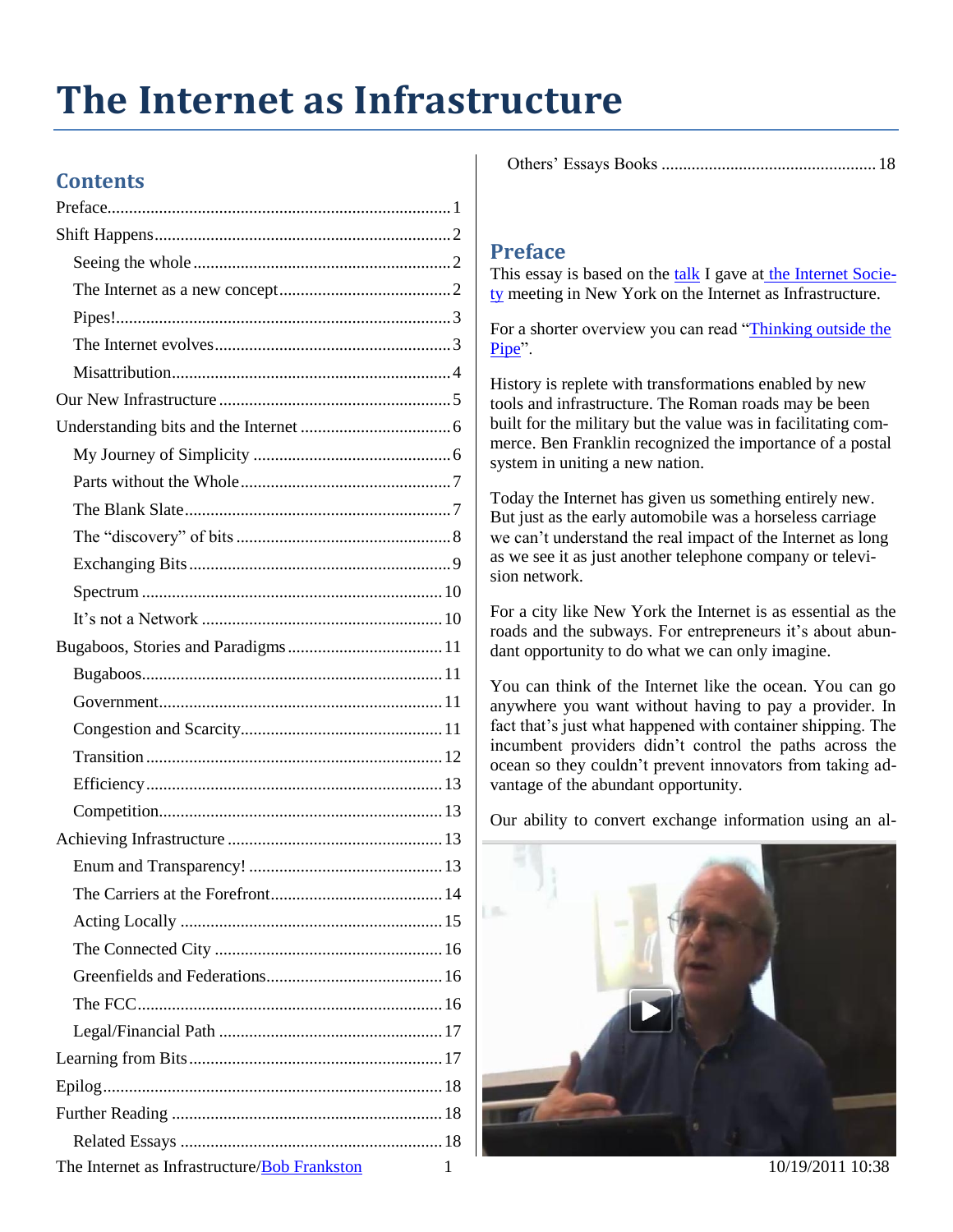phabet of bits, ones and zeros, has given us the ability to treat all of the radios and wires as if they are a vast open space. By confining bits to narrow passages (as with broadband) and by segregating wired from wireless bits we have given owners (the incumbent) carriers the ability to collect rent for merely letting us exchange a limited number of bits. The limitation is necessary to create value out of a "commodity" that is not a consumable.

This is not how the telecommunications providers see it. They are charging for services as if they were still in the business of carrying telegrams. But the paradigm has shifted and we now create the messages ourselves.

We need to shift from a rent-seeking funding model to a common infrastructure owned by local communities be they houses, cities, or regions.

The Internet has been such a generative force because we can concentrate on creating value (solutions) without having to limit ourselves to maximizing the profit of the carriers.

In going forward we need to be careful to understand that the legacy of the Internet is not the artifact of today's implementation but the idea that exchanging bits is distinct from exchanging ideas.

## <span id="page-1-0"></span>**Shift Happens**

### <span id="page-1-1"></span>**Seeing the whole**

In music an overture is a prelude that gives you a sense of the whole before you listen to the details. In the same way the goal of this overview is to give you a sense of the whole so you can see where the parts fit in because meaning comes from context and we need to approach understanding from above as well as exploring the details.

By themselves the elements of the traditional service provider model reinforce each other.

The Internet is a very different paradigm from telecommunications. Bits are typically carried over the same wires and radios that the telecommunications industry uses to provide services so it's easy to see the Internet as a kind of telecommunications service. The name itself implies it's a network and, indeed, there is an implementation of the concept that has many of the characteristics of traditional telecommunications networks.

The same wires can be seen either as a telecommunications network or as just wires and radios we can use to create our own services. It's an interpretation in the same way



our brain interprets this classic optical illusion. It sees either a vase or two faces. The image is either one or the other. You perceive two whole images rather than a set of intermixed parts.

#### <span id="page-1-2"></span>**The Internet as a new concept**

In the same way the Internet is a fundamentally different concept from telecommunications. We must step back and see the whole if we are to have the understanding necessary to capitalize on an idea that has transformed the world.

We can start with an operational understanding of the Internet as a new infrastructure alongside our roads and utilities. Like other infrastructures its purpose is to serve society. Once you think of it as infrastructure you realize it makes no more sense to try to make it a profit center in its own right than to shut down the subways because they aren't sufficiently profitable.

With that framing in mind we can step back to get the basic simplicity of bits – an alphabet of just two symbols: 1 and 0. We are so used to thinking of big systems as being complicated that it's hard to appreciate that the power of the Internet comes from its simplicity. There aren't wired or wireless bits. There aren't voice bits or video bits. There are just bits.

As I explain below, I'm attuned to simplicity because I grew up building systems. The entirety of the world-wide telephone system came down to two wires, one red and one green. That was all I needed to "operate" the phone system.

I had the same experience with computers. While still in High School I was programming online financial services. Implementing Dan Bricklin's [VisiCalc](http://bricklin.com/visicalc.htm) I experienced firsthand what happens when people get a very simple tool to explore their own ideas.

Blank slates are the surface upon which we can write the future instead of accepting the limited choices provided to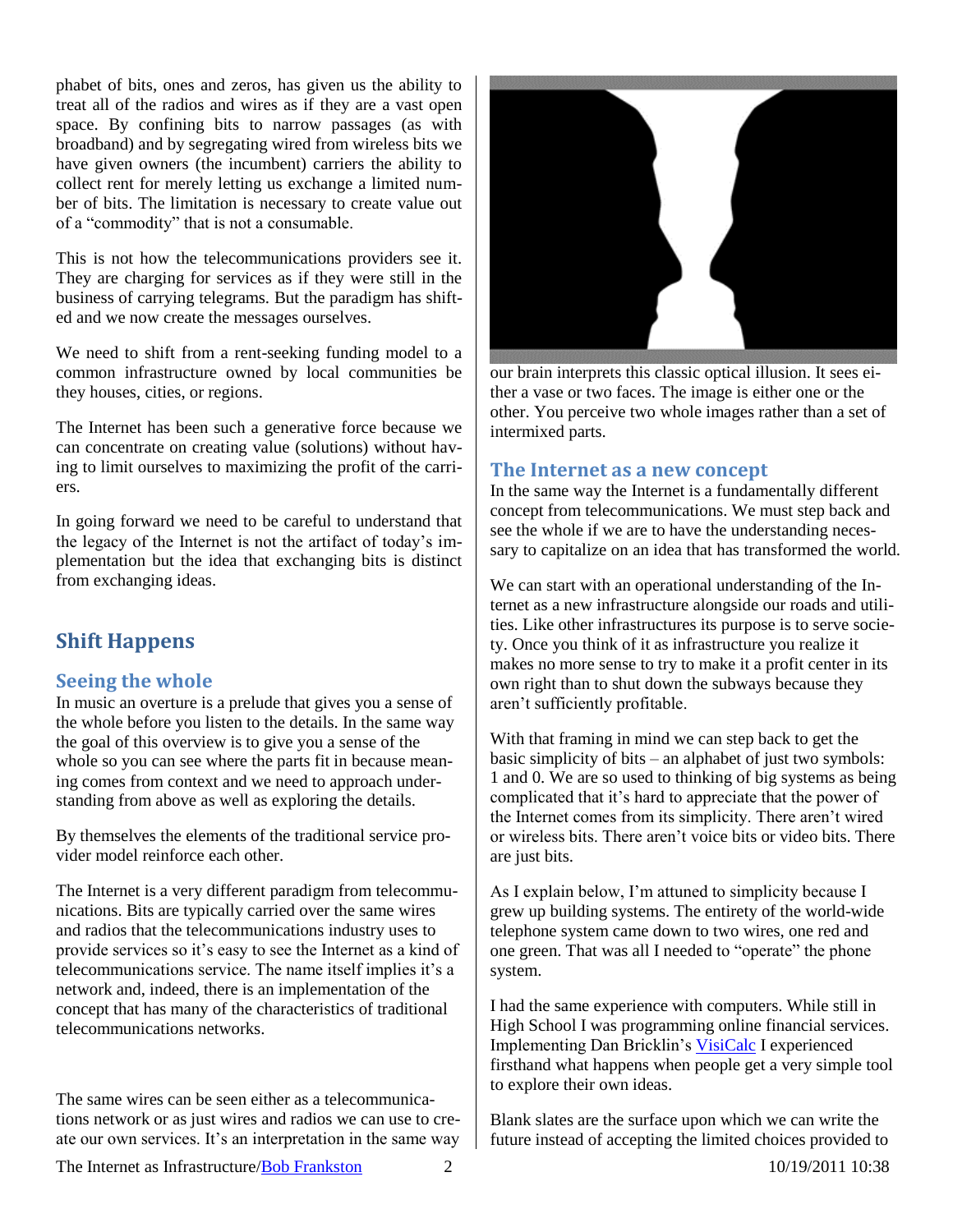use by, well, providers. We don't need to rely on theories and regulators. Instead we quickly try out new ideas.

I learn by doing. Computers and the Internet have made "doing" incredibly easy and accessible to all. All it takes to implement a new service is a little code. And I can create meta-services by exchanging bits among elements (such as devices) anywhere without having to deal with all the stuff between. That stuff can be a very complicated infrastructure of wires and radios and fibers that I can just assume.

Yet we see only a small portion of the potential benefits because the rent-seeking funding model we use to pay for this infrastructure forces me to have to convince all those along the path that it is worth their while.

The simplicity is undermined by being forced to negotiate constricted billable paths or "pipes". We are prisoners of the old paradigm of the telegraph wires (which ran along railroad tracks). We even go so far as to take the essentially unlimited capacity of wireless medium and reduce it to a limited number of imaginary pipes called frequency bands. It's a policy that dates back to the limits of 1920's technology.

I frame the new concept in terms of "bits" as the universal medium of bits as an alphabet. Knowing that bits can be used to represent information is an important part of understanding the new paradigm but it is not sufficient. After all we've represented telegrams and phone calls using electrons for nigh on two centuries. And we need wires to keep the information properly channeled along the path between two points. Or so it seems.

To really understand bits you need to recognize that though we do encode information in bits that there isn't a simple relationship between bits and the meaning we are trying to exchange. Just as we can understand a book without reading every word, we can send a message between two end points even if we lose many bits. And just like numbered pages in a book we can put the message back in order without relying on a pipe or channel.

#### <span id="page-2-0"></span>**Pipes!**

In fact as I explain when I compare the exchange of packets (using a railroad metaphor) with driving (on roads paved or not) we don't even need a "network" operator. Each packet can find its own way and we can reassemble the packets like we can put the pages of a book back together again.

Escaping from the idea of the pipe is fundamental to our understanding of the future of the Internet. The economics of telecommunications are tied to monetizing the pipe. The business of carrying telegrams came first but the pipe itself

became an asset as the business expanded to including the talking telegraph, AKA, telephony.

The pipe metaphor is at the heart of the common understanding of telecommunications:

- The regulatory model assumes that you can manage valuable messages by managing the pipe and, in doing so, create a service that people should pay for by the message.
- The business models assume control over the pipe for charging.
- Worries about congestion come from treating the pipe as a constriction that isn't subject to Moore's Law improvement.
- Pipe owners can make promises and guarantees. These can be monetized, especially when we assume that voice requires a managed pipe even though our experience with VoIP shows otherwise.
- Pipes are units of competition to the point where we assume that multiple pipes make sense because we confuse competition in services with competition providing transport for bits.

Traditional networking in the pipe mold is about preserving vital characteristics of the message. Every bit must be delivered reliably and, if we are to carry voice those bits must be delivered with very precise timing since even small shifts in timing are very audible.

The difference is that we don't depend on an operator because we can mark each packet so that we can reassemble them outside the network and handle missing packets very gracefully.

Each bit itself is like a letter of the alphabet and has no meaning out of context. The value comes from what we do with it outside the network. Thus there are no valuable messages to charge for. In fact, as we see, we don't even depend on every bit being delivered.

In *[Thinking outside the pipe](http://rmf.vc/ThinkingOutsideThePipe?x=iai)* I compare exchanging packets with container shipping. You don't pay the shipping company for the cost of shipping an entire factory. You just pay for the packets (containers) and assemble the pieces to create the factor yourself. You can even tolerate lost containers because you can ship replacements. Paying the shipper a premium is like overpaying for insurance.

#### <span id="page-2-1"></span>**The Internet evolves**

One reason why it is difficult to adopt new paradigms is that we are solving different problems and, by measures of the old paradigms it seems like the worse choice in its early form. Even something so obviously valuable as the telephone, known then as the talking telegraphy, didn't seem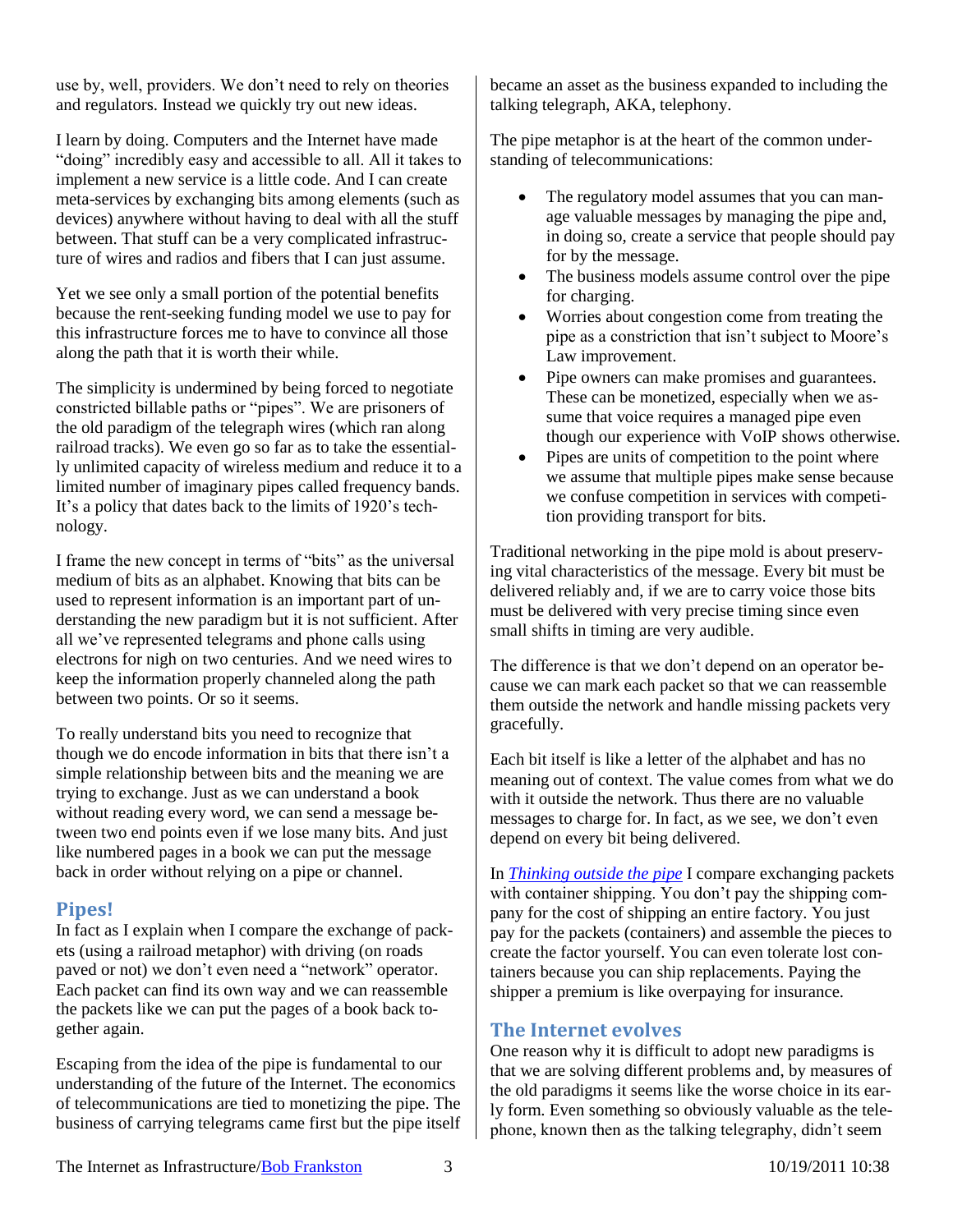important because you didn't know anyone out of shouting distance.

Today we are used to having a lot of capacity so that we can even have video conversations. The reason we can do this with today's Internet and not the traditional phone network is that we didn't build in a special support for video.

It's worth noting that today's intelligent phone network is designed to handle video but it failed to evolve with the technology because the users couldn't make effective choices. Early Internet video was often very low quality but users could choose to pay more for higher quality. The phone network's video was stuck at modest quality at a high cost.

Initially the Internet could only carry traffic that didn't need much capacity and wasn't time critical. No wonder email was the primary application and, even then, a message more than a few dozen lines was often flagged as "long".

Voice wasn't a serious consideration. But even then the basic design of the Internet assured that it could carry packets of bits without knowing anything about what the bits meant. If some packets were lost it was the application's responsibility and not the network's.

Not only that, the application designer is limited to what works because there was no way to buy special treatment in the absence of a pipe. All you can do is buy more capacity in the local network and, perhaps, the next connection. A university, for example, can cooperate with other universities to buy more capacity for all.

This decoupling of money from the path was forced by the original design point – interconnecting local area networks which were really just wires used to exchange bits. Thus the funding had to reflect the decoupling of meaning from the bits even if that decoupling was not fully appreciated. In fact even the term "The Internet" reflects the idea that it's still a network.

The transport could only be funded as a common facility. This forced a separation between applications and the transport. You were limited to what works using the available facilities.

In 1993 the World Wide Web burst upon the scene. It took advantage of the Internet as a blank slate and created a new blank slate giving people tools to create their own webs. The Web itself was just one more experiment building upon the experiences with predecessors such as [Go](http://en.wikipedia.org/wiki/Gopher)[pher.](http://en.wikipedia.org/wiki/Gopher) While we can analyze why the web got it right, what

is important is that the Internet made it easy to keep trying and then to share the results.

## <span id="page-3-0"></span>**Misattribution**

We do need to be careful because it's easy to take away the wrong lessons by observing the accidental properties of the artifact of today's Web rather than understanding the dynamic process that birthed it.

We see this today in crediting "broadband" with the power of today's Internet when we exchange bits despite such impediments. Instead of recognizing that we can do voice thanks to the capacity created to support the web many people assume that voice only works because of special policies inside the network that give priority to voice bits.

In fact it's just the opposite. Such policies have made the overall behavior of the Internet worse. One example: if buffer bloat (which I discuss below in the section on [Con](#page-10-3)[gestion\)](#page-10-3).

What was important is that demand has created supply. One big reason is that we were able to take advantage of any opportunity to exchange bits. We were even able to repurpose systems designed to distribute video content – DSL and "cable".

Unfortunately most people didn't understand that this was a repurposing *despite* the architecture of these systems and the associated business model. While it's a testament to the power of the idea of the Internet it has also stymied the transition by extending the story of the old paradigm.

We see this in the extreme with today's smart phones which are hobbled by very problematic infrastructure tied to a business model which is about billing and not about serving the most basic needs of society. The profitability of the pipes is threatened as the value moves outside the network and any attempt to open up alternative paths such as Wi-Fi undermines the story that we call telecommunications. Thus the carriers have every incentive to limit capacity which works at cross purposes with the goal of "more Internet".

The same thing is happening in broadband as we see with FiOS. Verizon is trying to reduce their costs because it isn't working out because they can't make up for the costs of the transport by selling more video content. Comcast has shifted their assets to the content business by acquiring NBC Universal.

This is why there must be a transition – we are reaching the point at which the story of telecommunications breaks down. In fact it has but we have a regulatory system whose primary purpose is to maintain the status quo.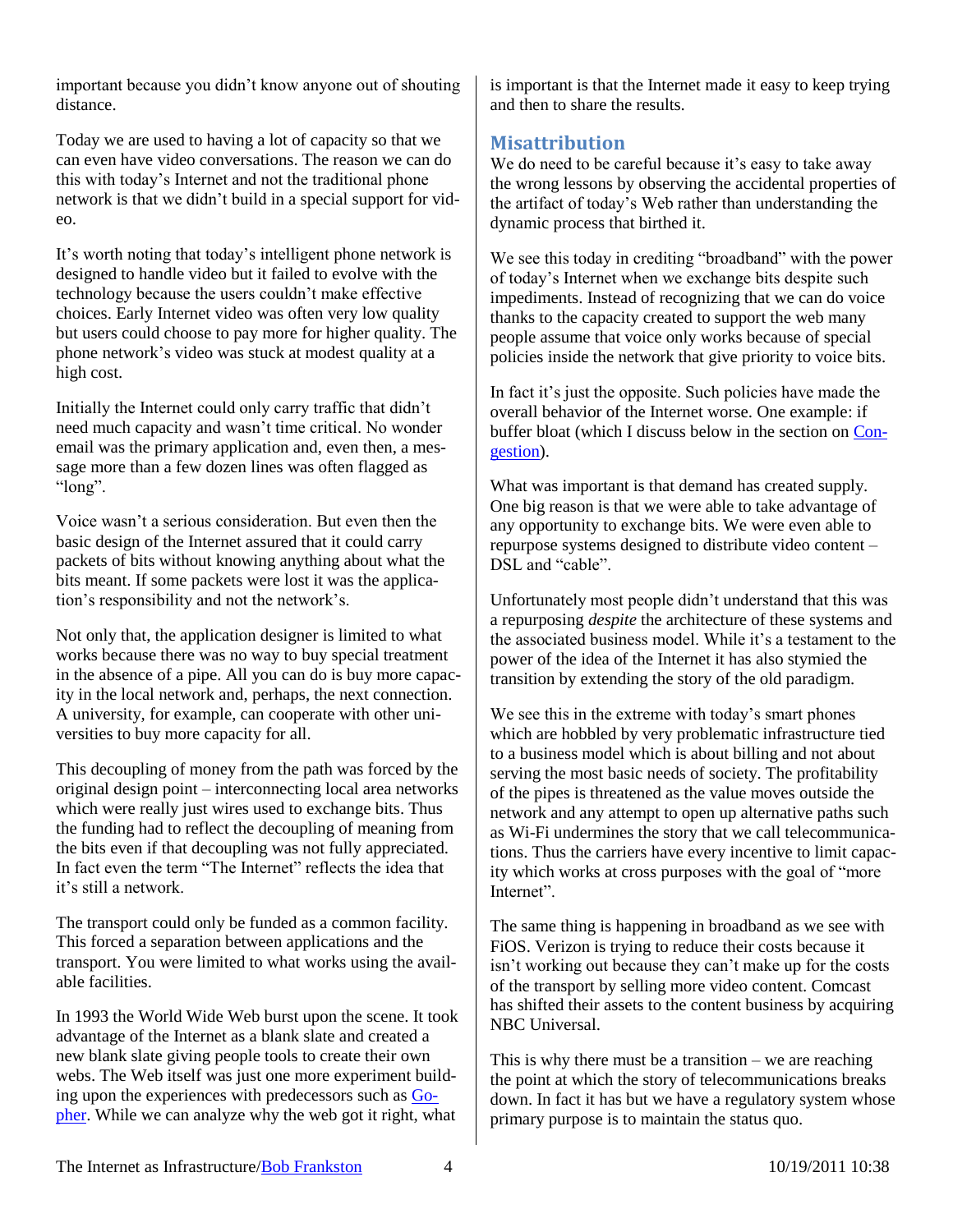We are caught up in our own myths (or, to use a colloquial term, [bugaboos\)](#page-10-0). To fully appreciate this we need to understand the possibilities created by having the Internet as a new infrastructure.

To understand this I describe the basic concepts we need to understand bits and then examine the bugaboos which keep us from seeing telecommunications.

Paradigm shifts don't have straight paths but we can look at some ways in which the transition is already occurring.

While this essay focuses on the Internet the principles of creating opportunity (the blank slate) and creating an effective marketplace by decoupling system elements have far wider implications. As we understand how we build solutions using bits we get a better understanding of how systems work and how they evolve. In fact we can apply the lessons to other digital systems such as DNA-based biology.

## <span id="page-4-0"></span>**Our New Infrastructure**

**in·fra·struc·ture** (in-fruh-struhk-cher) The basic physical and organizational structures and facilities (e.g., buildings, roads, and power supplies) needed for the operation of a society or enterprise.

Infrastructure exists to support the community rather than being an end in itself. In order to understand the contribution and potential of the Internet we need to see it as a common infrastructure rather than a collection of private pipes owned by carriers.

It is the antithesis of today's telecommunications industry (including broadband) which is about confining our communications to narrow pipes for no reason other than making all paths billable as if we were still using  $19<sup>th</sup>$  century telegraph wires.

We can compare it with sidewalks, roads and bridges:

- Funding infrastructure as a profit center compromises its value to society.
- We fund streets and sidewalks for public use yet we lock away the wires and radios so we can bill for their use!
- Imagine shutting down the New York subways because they were not profit centers.

Even though the subways are not run for a profit people pay to take rides just like they pay tolls on some highways. While toll money goes to pay for those highways we don't put tollbooths on city streets and we don't set tolls so high

that they compromise the larger purposes of the road system.

This makes the idea of charging merely to talk among ourselves, that is, to communicate so anomalous. The wires (including virtual wires, AKA radios) cost a very small fraction of what roads do yet we've worked hard to limit access to assure that the wires are profit centers and in doing so we've greatly compromised their value to society.

The Internet has been a great success because it has given us the opportunity to focus on applications and experiment with new ideas without having to justify our efforts to a third party.

In practice the story is not so simple because we've built the Internet by repurposing the existing telecommunications infrastructure. Where we can buy bulk capacity, as in "broadband" subscriptions we are free to experiment.

When we try to apply these solutions more generally we find we have to pay for passage by creating billable events. It's hard to innovate when each device must have a separate relationship with a provider so that it can generate a billable event or when devices can't even communicate unless a human opens a browser even if only to click "agree" as if bits were dangerous cargo.

Our economy suffers because we don't understand the new concept of "bits" as a common alphabet that we use to create new industries on a common infrastructure.

We build separate systems for each purpose and not only lose the synergy of shared facilities; we lose the ability to create a city that is more than the sum of its parts.

It's as if we've walled off the neighborhoods and each street and storefront could only be used for a designated purpose and connect with others according to strict rules. We should honor Jane [Jacobs](http://en.wikipedia.org/wiki/Jane_Jacobs) memory and recognize that the richness of a city comes from the interactions we cannot anticipate.

If you look around, you see hints of what is possible. Today's cellular phones generally have the ability to dial emergency (9-1-1) calls even if you aren't registered with a particular carrier. But that's possible only where you have cell service and only works for voice calls. Your medical monitor can send a message even if you lose consciousness.

You can run a program (like Wi-Fi Analyzer on Android phones) that shows many access points all with different policies. It's as if we've taken a vast commons and turned it into a tangle of twisted narrow passages for no reason other than our being prisoners of metaphors that no longer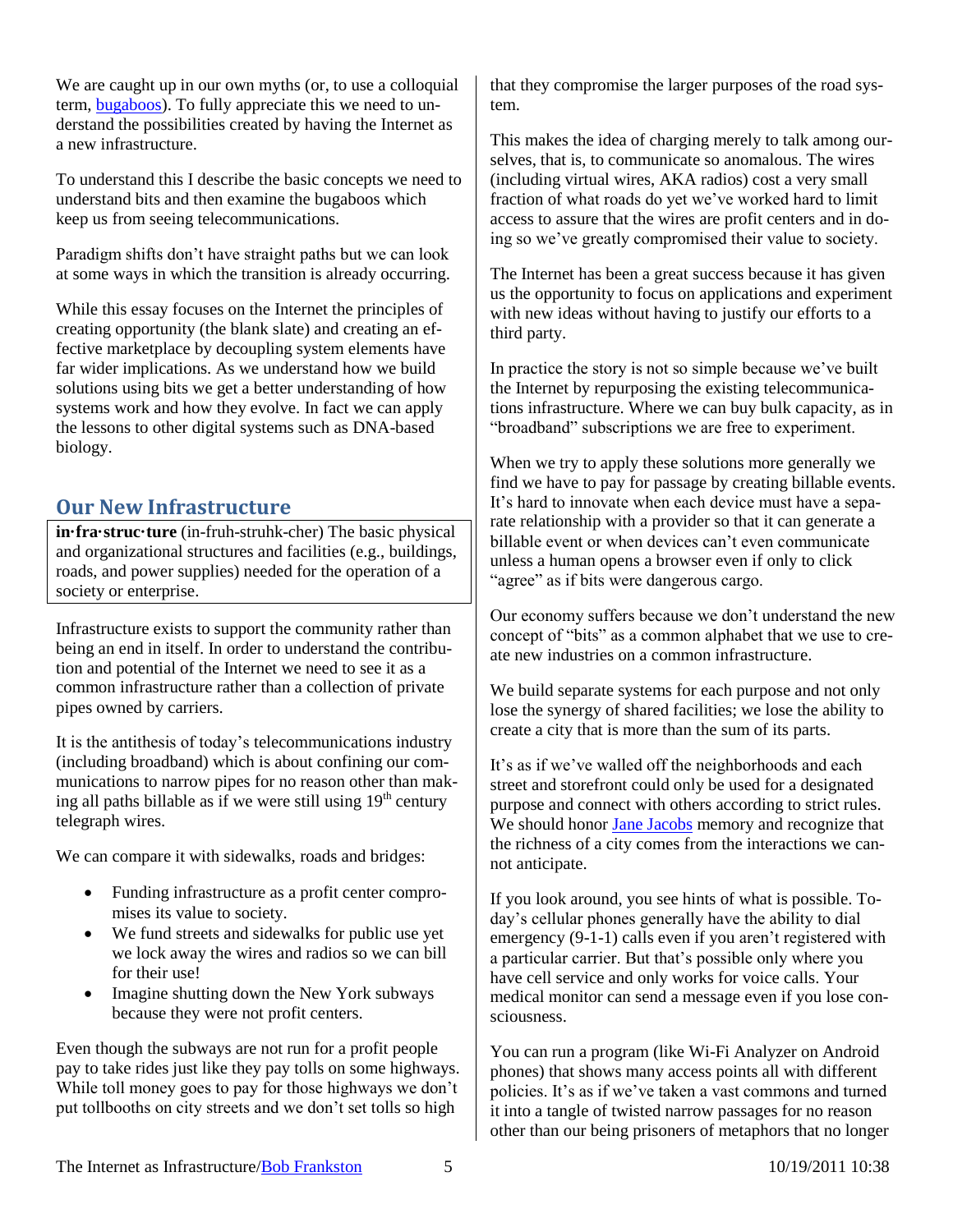make sense. We presume scarcity and thus deny ourselves the abundance as if we were worried about using up the alphabet if we wrote too many words.

You don't need to understand the technology to recognize that how we fund infrastructure makes all the difference in the world. If we have a funding model that requires each brick be a profit center, we'd never have a road system. If we made each bridge a profit center a few would get rich while the towns around them suffer economically.

The value of infrastructure is in its value to society rather than how much money an owner can extract. This means we need a funding model that is external just as we pay for road as a public good using any source we can. We use general funds and we may supplement them with other fees such as tolls as long as people see the value and accept the payments as just. These fees do not necessarily corresponding to costs, just with people's willingness to pay.

The fundamental problem we face is that we do not understand the value of bits and instead take our abundance and lock it into services or parts whose value is far far less than

the value of the whole. In fact, I argue, the vast majority of the costs of communicating come from this effort to channel our interchanges into narrow billable paths whose value, to the owner, is threatened by abundance. We needn't continence such policies.



# <span id="page-5-0"></span>**Understanding bits and the Internet**



#### <span id="page-5-1"></span>**My Journey of Simplicity** In the 1960's I discovered that telephones were connected to the world by

two wires – one red and one green. What could be simpler?

In 1963 I was in middle school my mother was teaching at Hunter College. I took her in place in the faculty class on programming the IBM-1620. Fortunately for me I happened to be simpatico with these new computing devices.

Computers just deal with zeros and ones. You just move them around and combine them. The 1620 didn't even do arithmetic – it had to look up  $1+1$  in a table.

By 1965 I was using computers at NYU in the very building where I gave my talk. The CDC-6600 you see in the picture was the supercomputer of its day. Yet, in its heart, was the simplicity of ones and zeros.

In 1966 I got a job with White-Weld (later Interactive Data) offering financial information online. We started by using dial-up phone lines and then, like others, we built our own network using our wires and those we leased from the phone company. We didn't buy networking as a service.

Later at MIT we studied various computer systems. One was the phone company'[s ESS](http://en.wikipedia.org/wiki/1ESS_switch) (Electronic Switching System) as just another computer system using the same ones and zero and the same copper wires we used to do our own networking.

In class we also studied the [ALOHAnet](http://en.wikipedia.org/wiki/ALOHAnet) that used unrelia-



ble radios to exchange bits among computers. It wasn't really a network; if a packet of bits got lost then your program would just resend the packets. One my classmates, Bob Metcalfe, built on this idea but confined the radio waves to a

wire. He called it [Ethernet.](http://en.wikipedia.org/wiki/Ethernet) But it wasn't really a network in that there was no provider. It was just like the ALO-HAnet in that you just exchanged packets of bits and if a few got lost it was no big deal.

The no big deal is in fact a big deal. It decoupled the application from the way we exchanged bits. Instead of a myriad of different network services and plans we just exchange bits. No matter what we were exchanging it came down to bits.

In the 1990's the web was new and people wanted to be connected to the Internet in order to reach web sites. The service providers wanted to provide more access to the web as a billable service just like phone calls. In fact ATT went so far as to pay a high price to buy MediaOne because they thought they could garner some of the money from Internet commerce. The PC would be treated just like the set top box with a monthly fee and rules on what you could do. If this sounds familiar, it's because it is the model we have today for cellular phones.

I was working at Microsoft at the time and decided that there was nothing complicated and Internet access would be DIY (Do It Yourself). I just had to remove anything that made it complicated like installing special software or negotiating with a provider for each PC.

In order to sell the idea to others at Microsoft I sold the idea as shared access to the web but I was careful to take an infrastructure approach to the point that Microsoft would not be able to charge for merely exchanging bits.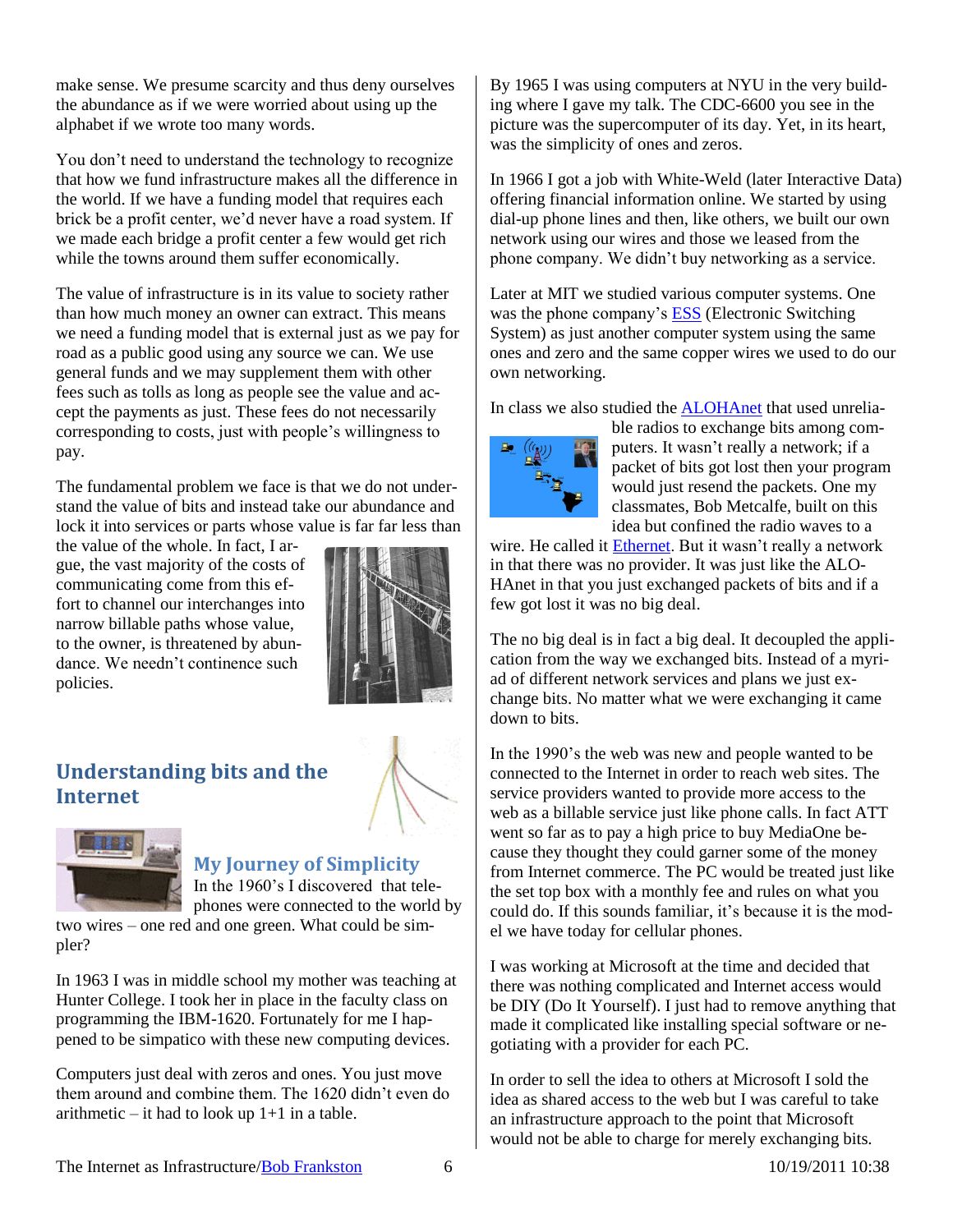The bits only became billable when they left your home and entered the century old business model of telecommunications.

The result is that you can freely connect as many computers, printers, phones, screens and other devices to your home network as you want. You can watch a movie over your home networking without worrying about running up a bill.

## <span id="page-6-0"></span>**Parts without the Whole**

In the future you will also connect your smart meters, medical devices using this same Internet. The idea of separate networks for each purpose is not sustainable.

The reason connected devices are not common today is that we treat each problem as if it had to have its own infrastructure. We see this with the so-called smart grid that needs its own expensive infrastructure. While I can understand that there is money to be made in selling us yet another infrastructure, the question is why we are willing to pay again and again while getting no new value in return.



We haven't come far from the 1880's when there was a separate wire for each phone. We've bundled them together into "broadband" pipes with one from each "provider" as if the Internet were more than just a way to exchange bits.

The problem is not simply the cost of redundant infrastructure and spurious billable events. The real cost is

in preventing innovation. If the smart meter is an extension of the electric utility, then innovators have to ask "may I" before creating applications that allow you to manage your own home.

I used the word "innovator" instead of "entrepreneur" to emphasize that the new ideas don't have to be in service of a business model. The idea that every innovation must be a profit center can work again profiting society as a whole.

Readily available general purpose computing and common facilities for exchanging bits allows for rapid experimentation with new ideas without requiring high risk and high cost investments.

There is also a second-order effect. If we don't have to justify large investments it's easier to share benefits with others. The Web is a good example, because it the existing Internet it was easy to make it available to others.

## <span id="page-6-1"></span>**The Blank Slate**

A blank sheet of paper is more "valuable" than one with printing because we can make the blank sheet be whatever we want it to be. That's not really true; it's only potentially more valuable while the paper with printing has the known (or realized) value of the content.

Electronic spreadsheets are a prime example of this though the example isn't as powerful as it was in the 1980's when the ability to play with numbers was new. The spreadsheet is modeled after the back of an envelope as a scratchpad for working out ideas. It has little knowledge in its own right. It provides a user with tools to leverage their own expertise. While there have been many attempts to "improve" on the basic idea these improved versions find themselves limited to niches.

In the 1970's IBM settled a long-running antitrust case by agreeing to sell computers rather than leasing them with bundled software. This made the hardware much more valuable to society though not necessarily to IBM. This became very clear with the personal computer. Eventually IBM dropped out of the personal computing business to concentrate on creating value using computing to solve business problems.

To those used to high margins it seems as if you can't make money by selling blank slates, that is, commodities with little intrinsic value. Yet companies can succeed at the business by controlling costs and getting volume. Or they can take another path and limit supply as we see in the dairy business. When there is too much milk the price drops below cost.

Another take on this idea is "seed corn". We talk about eating the seed corn as a desperate act that comes at the cost of next year's crop. A farmer would do this reluctantly because it means that there may not be a crop next year.

On the other hand businesses often choose to control the supply of the raw materials to force others to buy high margin products by limiting competition. This is a form of monopoly but it doesn't violate laws aimed at the simple framing of the 19<sup>th</sup> century railroads<sup>i</sup>. The analogy with railroads does keep reappearing and it is appropriate because they were that century's equivalent of the telecommunications in the way providers both created and limited opportunity.

For commodities whose value is to society only as whole we can't rely on local profit centers because the whole doesn't necessarily exist in those parts. This is where we need to fund the whole as infrastructure.

The problem with today's concept of telecommunications is simple. We're trying to sustain a profit-center model by

The Internet as Infrastructure/Bob Frankston 7 10/19/2011 10:38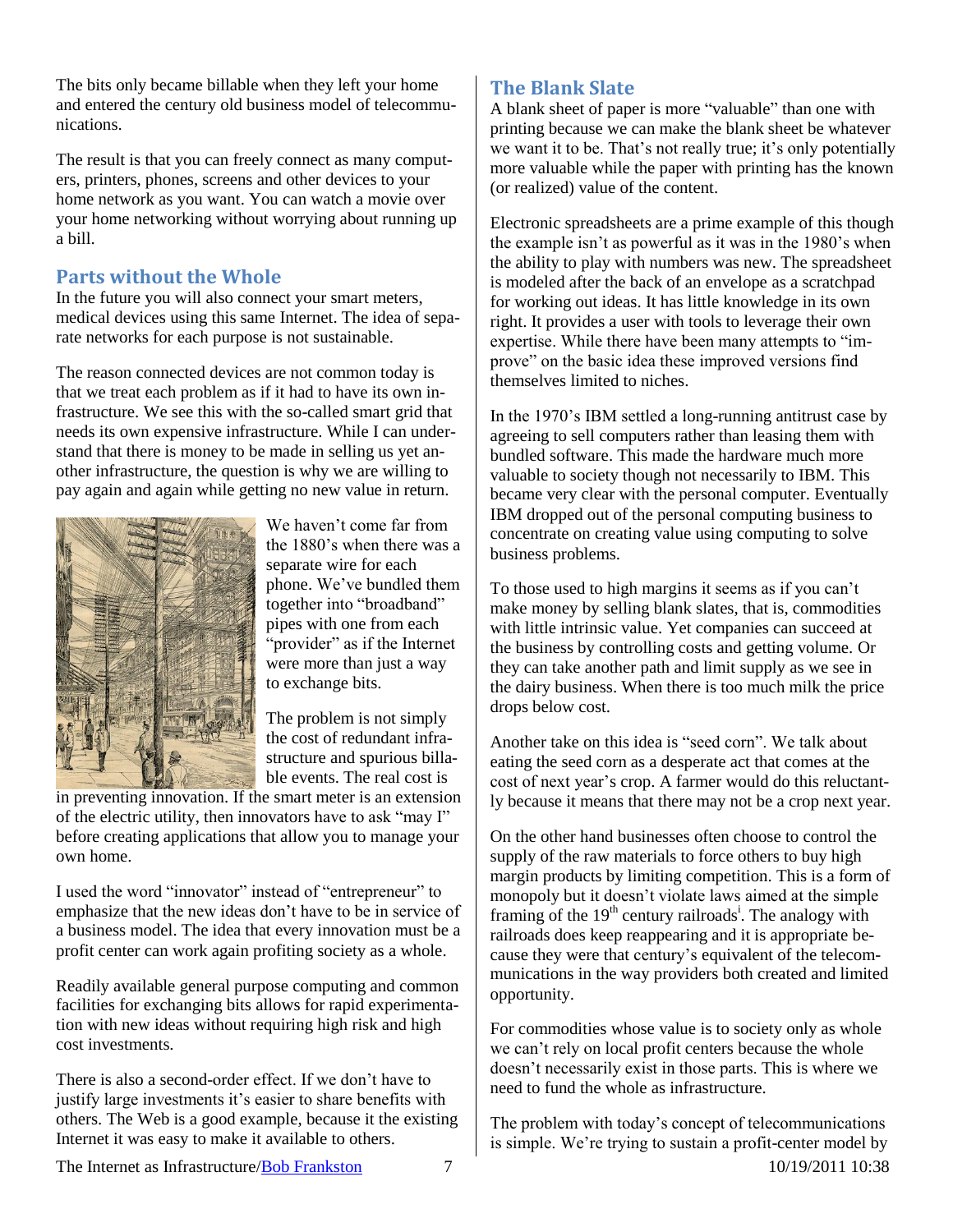forcing providers to limit the capacity in order to create value.

We compound this by continuing an earlier value-added model in which we are denied access to the basic resources, the blank slate, because we're still in the telegraphy mindset. The very word "communications" implies that the providers are carrying valuable information, that is, communication on our behalf. Now that we can represent information using bits the carriers no longer have an exclusive on added value. They are now competing with users who take advantage of the commodity bits to outcompete the carriers because they don't have the burden of having to fund a private infrastructure.

We've been hiding this behind a regulatory façade that makes a Potemkin village luxury housing by comparison. And all for naught or less than naught as we are taking value from society in order to sustain this irrational business.

By simple decoupling the business of using the infrastructure from the infrastructure and funding the infrastructure as a whole we will no longer have a need to create scarcity out of abundance merely to maintain an irrational marketplace.

We should embrace [creative destruction](http://en.wikipedia.org/wiki/Creative_destruction) instead of fearing it. The Internet has given us a hint of what we have to gain.

What is amazing about the Internet is how quickly cooperative behavior and emerges. The web is but one example. Unlike complex social systems we can look at the parts and get a sense of how this process works at various levels.

We can use Internet is a laboratory for studying how stable behavior emerges from how we interpret the elements of the system. The bits themselves have no intrinsic meaning but we can assemble them in patterns that do. In effect Tim Berners-Lee gave us a set of rules from whence today's web emerged. The same thing happens in nature but it's far harder to discern the process amidst the complexity of biological systems.

#### <span id="page-7-0"></span>**The "discovery" of bits**

It would be interesting to explore the evolution of generic computing and the mathematics of bits as described by Claude Shannon.

In this case what we discovered with bits is that we can use them to represent any information we can exchange over a wire. It's the alphabet we use to communicate. The letters themselves are just characters – the meaning is exchanged between the writer and the reader. When you read a book you can choose to skip pages or read past typos. You don't

need to see every word and, if you are in touch with the author you can also ask for clarification.

It's the same with bits. They are a means of exchanging information but the conversation is between the people (or devices) and we can deal with missing bits and misinterpretations.

The Arpanet did encode information in packets but the network took responsibility for reliable delivery. The ALOHAnet was very different in that the responsibility was in the application rather than the network. We saw a similar idea explicitly in the form of Datagrams in the French [CYCLADES](http://en.wikipedia.org/wiki/CYCLADES) research network.

More to the point, as we've seen, Local Area Networks (LANs) were nothing more than wires and radios carrying packets. Researchers (most notably Vint Cerf and Robert Kahn) were confronted with a problem in interconnected LANs. Unlike the Arpanet the network could not take responsibility for the reliable delivery of the packets because they didn't know about any organization higher than the individual packet of bits.

A key insight was that you could get a reliable connection without a reliable network. Of course like many "discoverers" this is now obvious and we were already doing this with packet networks and even before that using various techniques for correcting errors. This idea was explained as ["End-to-End Argument"](http://www.reed.com/dpr/locus/Papers/EndtoEnd.html). We need to be careful to understand that we mean that we can communicate without depending on the provider of the path understanding the message. The term is often confused with womb-to-tomb which means just the opposite because having the provider responsible for the message gives the provider the ability to charge for that valuable service.

The big surprise is that you can carry on a voice conversation without depending upon the network for assuring that the speech is preserved. What makes this more difficult to understand is that you can't guarantee speech will work and it doesn't unless you have enough capacity to increase the odds of each packet getting through.

We can contrast the End-to-End approach in which there are no promises and you have to discover what works with another network architecture that guarantees phone calls will work and that you can hear the other person – today's phone network or PSTN (Public Switched Telephone Network). The price for such a guarantee is very high:

- The network "knows" it is carrying a phone call so you can be charged for that call in "minutes" (even if you aren't saying anything).
- In order to guarantee a call will sound good the system reserves capacity which means that you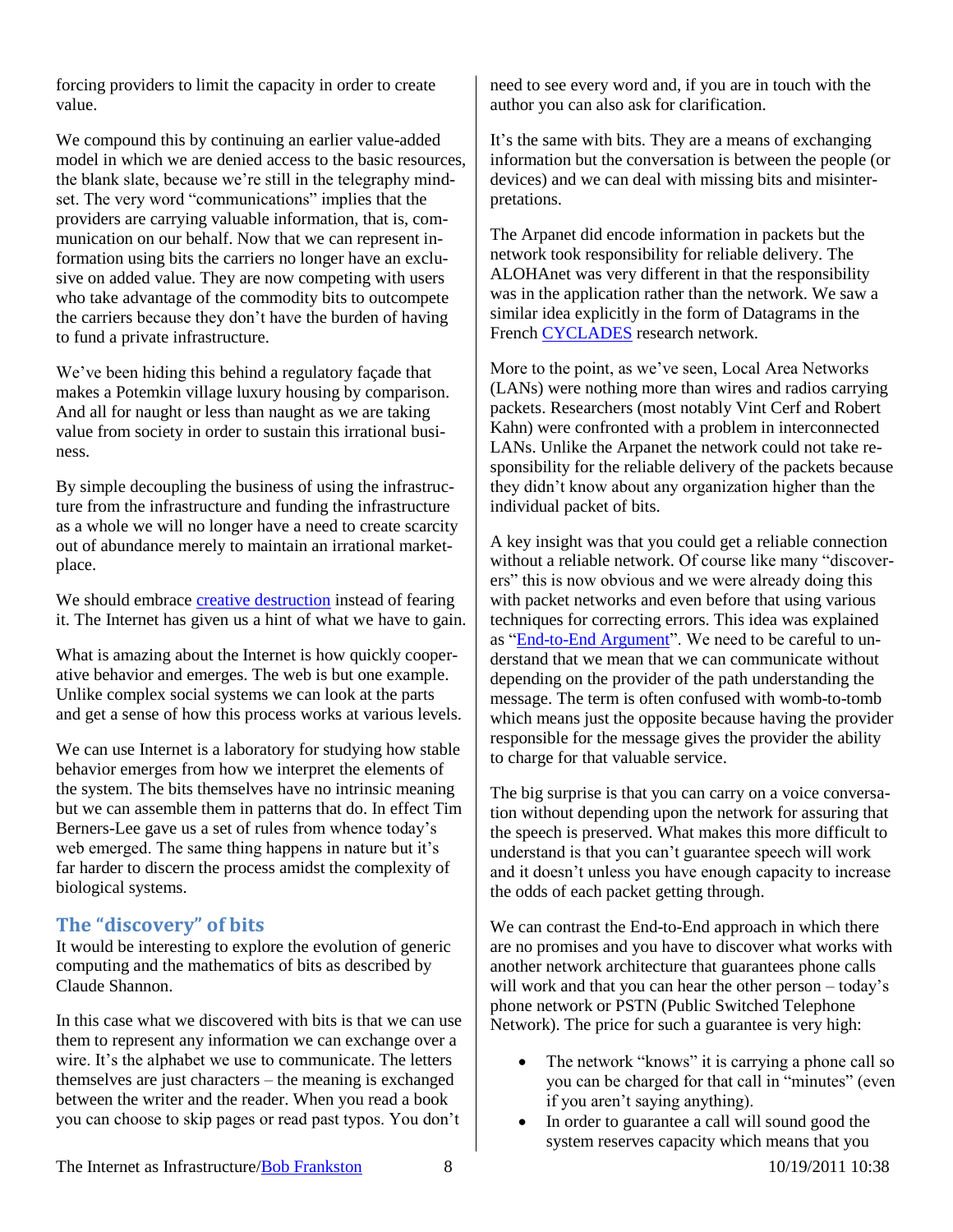can't make a call if the capacity is not available. This means it isn't a guarantee at all, you just have to be a winner by being lucky or by paying more than the next guy.

- The promise is called "QoS" or Quality of Service. It's really a measure of how little capacity the phone company can give you while still carrying speech. If any element of the path fails the call fails. Most important, if the billing relationship fails the call fails.
- You can only do phone calls as per the promises. This means you can't take advantage of additional capacity as Skype does to give you higher quality or video when the capacity is available.

It may seem counter-intuitive to give up on promises but the Internet approach has worked so well that much today's phone traffic goes over the Internet. Yet the phone companies are still charging us as if they still had their high cost network!

The reason why the phone companies need to charge for phone calls goes back to the problem of selling blank sheets of paper. The phone companies started out as telegraph companies carrying paper with valuable messages. You need a different business model in order to sell blank paper by the ream.

We exacerbate the problem by empowering a single company to both carry bits (blank sheets of paper) and content (telegrams). There is an intrinsic conflict of interest in this approach. We must decouple the two if we are to have an effective marketplace.

It's painful to see ads for "more reliable Internet" [sic] as if the Internet is another TV channel. I also pity those who call up old line carriers for computer support. The support staff typically lacks effective tools to manage their own network services let alone diagnose problems on people's home computers that might not even be network related.

## <span id="page-8-0"></span>**Exchanging Bits**

I've tried to be careful in talking about exchanging bits to avoid confusing "communications" in the sense of exchanging information with the more basic infrastructure.



We're still thinking in terms of telegrams (AKA, message units or minutes) using a railroad metaphor in which a phone network is very much like a railroad. If you look at this diagram of the phone network from 1909, it looks very much like a railroad map.

#### *We accept the railroad (or pipe) metaphor. We also accept the idea that the Internet is a consumable because it's carried on wires like electricity but how can you use up the supply of ones and zeros?*

Yet even with a railroad metaphor we did our own routing with the phone dial – each digit was equivalent to choosing our own path through the system. Today the phone number is an abstract identifier, but we mustn't forget that it was an implementation of what is now called "source routing" (for you geeks).

We also accept the idea that we "access the Internet" as if the Internet were a place far away. Thus it makes sense to buy a ticket or pay a provider for services.



TO THE RIGHT AND WEST.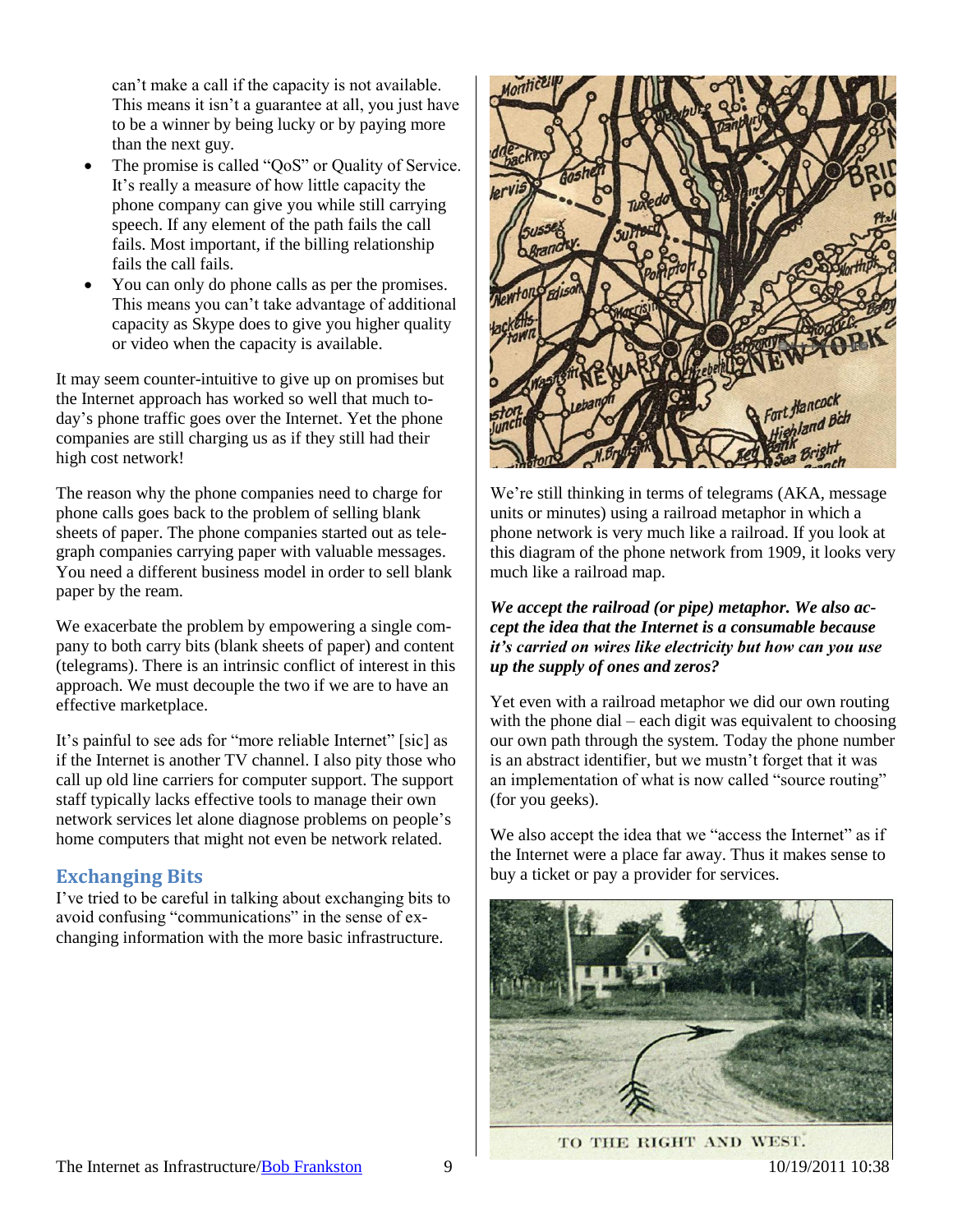A better metaphor is sidewalks or roads. There is no single system. We just have local roads that interconnect. In fact a hundred years ago we didn't have road maps. Instead Rand McNally published books of directions with descriptions and pictures that look very much like today's Google Streets.

It was Rand McNally that started painting road numbers so that people could find their way. Later states adopted the practice so that you could just follow Route 1 to get to your destination. Thus we created the illusion of a road system out of an assemblage of parts.



Actually it's not an illusion. The system is real but emergent rather than a physical system. This is where our language betrays us because it doesn't bother us with distinctions that don't seem to matter. The word network is used for social networks as well as managed networks. No wonder we confuse the two.

You can think of the packets compromising a conversation like a team in which the members take their own cars instead of being in a single train. Each car can take its own route and we can still play a game as long as enough players show up even if not all of them make it through.

To an observer it may seem the same in that the team gets from point A to point B but in reality it is very different. This confusion is subtle because the resilience that comes from not depending on a provider's promises makes it look like someone is indeed assuring reliable delivery. In fact we understand the message because of our language skills, not because the provider has kept every bit perfectly intact.

We see this same kind of confusion in science where the uncertainty that makes us check our results against reality gives science the aura of certainty.

No wonder we think we need service providers. In fact we go further, we expect a company like Comcast to also support our PCs because they are connected to Comcast's network. We also expect to fix social problems such as trust within the network.

#### <span id="page-9-0"></span>**Spectrum**

We can see the problem with the pipe metaphor in spectrum policy. The idea of assigning radio frequencies makes as much sense as forbidding two people in the same room from wearing the same color shirt because we can only distinguish people by the color of their shirt.

Even if we did we would need to allow technology to improve so we could distinguish between the myriad shades of blue with increasing precision thus allowing more people into the room. But we don't just look at the shirt color;

we look at the entire person. If two people look identical then we accept that as something we deal with socially rather than by regulation.

Spectrum policy might have been a convenience in the early days of radio but that convenience came at a high price. We accepted the idea of licensing speech and the idea that there can only be so many voices heard.

We also know that it takes 50,000 Watts for a major AM station to reach viewers yet the 25 Watt 1970's vintage radio in the Voyager probe can still be heard from billions of miles away.

If you relay your bits via a nearby access point you can use 25 milliwatts or less and reach the entire world. You can listen to essentially any radio station in the world over the Internet over a narrow Wi-Fi connection but you can only listen to a handful of radio stations using the licensed spectrum.

The biggest problem is the idea that we need a separate regimen for wired and wireless bits. Instead of having to compete for access to a distant tower, why not whisper to reach a nearby access point?



Once again we find ourselves prisoners of a bad metaphor.

The fallacies and failures of spectrum allocation are simple to observe once we understand that radio waves pass through each other and interference only arises if we ignore the rich information available.

While we have many stakeholders, including a government that sees money in selling off colors, change is possible. Switching from analog to digital TV signaling was a total waste but it showed how radically we are able to effect change once we decide it is worth doing.

Replacing antiquated analog radios with ones that can tap into the richness of digital signaling, *i.e.* the Internet, provides so much advantage that there should be little resistance to change. And that change can be incremental because the digital signals can co-exist with analog signaling. In many cases the power would be so low as to be invisible to older radios since we just need to send a signal a short distance to the nearest wire or fiber yet reach the entire world.

#### <span id="page-9-1"></span>**It's not a Network**

In the 1990's the term "home networking" was ambiguous and I found myself working on home control – how do you connect the elements in a home?

The Internet as Infrastructure/Bob Frankston 10 10/19/2011 10:38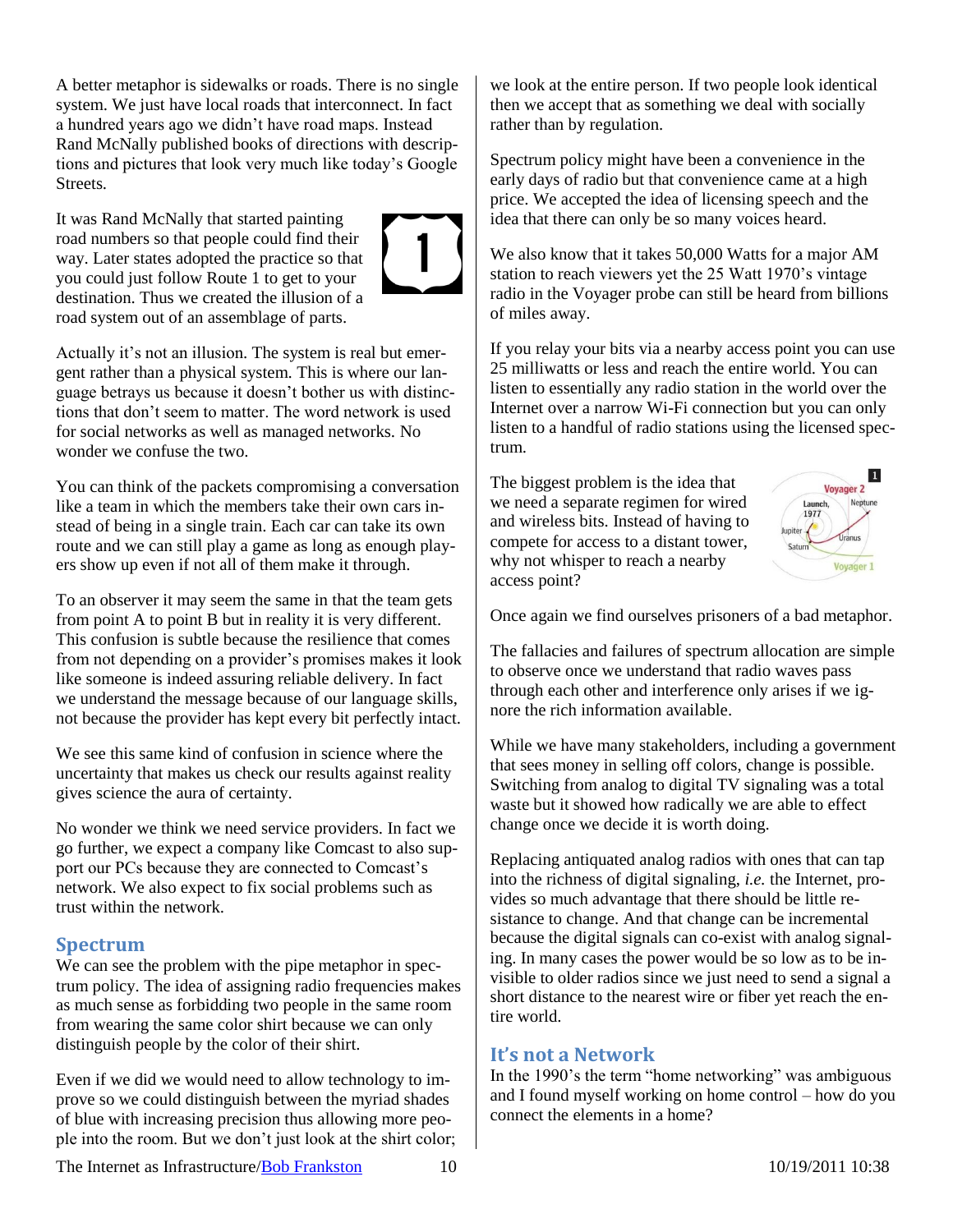One lesson is that we need to be able to define stable relationships between end points, be they a light switch and a fixture or two people on Skype. This relationship is entirely outside the network. Yet today's Internet protocols depend on the IP address which is a network-centric identifier and it depends how and where you are connected to the network.

We need to reinvent the Internet from the edge with protocols that support stable relationships independent of the path. Such protocols allow us to escape the pipe metaphor and take more advantage of the abundance around us.

It also allows us to escape the idea that "mobile" is something special. What is strange is that we are still using protocols that date back to the days of mainframe computers that couldn't be moved.

To put it simply – the Internet is an idea. It is only a network in the sense that our friends form a social network. We should not be trying to solve social problems such as trust within a network. (Nor in Facebook, but that's another issue).

We also need to get beyond the idea of a smart home (or a smart city). The smarts is neither in the network nor the home network. My medical monitor should "just work" whether I'm at home or anywhere else. It should work without having to authenticate myself to a provider.

By having a common bit-exchange medium we create the opportunity for all sorts of new devices. We don't need a grand agreement but can each implement our own devices and protocols and then attempt to get others to join us.

This is a very powerful dynamic. The web is just one example. It happened because we already had a common transport for bits in the existing Internet. Tim Berners-Lee's decision to make the encoding language, HTML, open allowed others to experiment and evolve the protocol.

Contrast this with the years it took carriers to interconnect their messaging systems because every system element along the path had to do just the right thing and any variation caused failure.

The lesson of decoupling system elements and solutions that work opportunistically are applicable far beyond "networking" as such.

Instead of designing smart systems that try to solve entire problems we need building blocks that allow anyone to innovate. It's another example of the power of the blank slate over a piece of paper with a printed form that can only be used one way.

# <span id="page-10-0"></span>**Bugaboos, Stories and Paradigms**

#### <span id="page-10-1"></span>**Bugaboos**

The worries and concerns that make us resist change.

#### <span id="page-10-2"></span>**Government**

I find it strange when people object to an infrastructure approach because they believe government can't do anything right.

Today's telecommunications business is defined in the minutest detail by the FCC and its regulations. You are even told what words you are allowed to use! Worse, the government acts to protect the incumbents by making it difficult, and often illegal, for communications to talk among themselves without paying a provider.

An infrastructure approach returns us to government as a facilitator. It could be a city government or a condo-board. Keepings bits flowing is very simple and transparent and government's role is largely hiring those who can deliver most capacity at the least cost.

It's far simpler than maintaining roads and also far less expensive. Furthermore by using a common infrastructure the city will save money.

Private companies see users as competitors because a provider loses money when customers can solve their own problems or buy from third parties. With an infrastructure approach users are not competitors because any capacity adds to the commons and the community is not trying to fund the infrastructure by forcing people to buy services.

To put it very simply – we're not asking the city to run complex brittle networks. We're asking for just a little help keeping the bits moving. And, as we've seen with home networks, just about anyone can do that.

The very competitive market for supporting infrastructure will lead to rapid evolution of approaches that are resilient and self-healing.

Just to see one example of this. Today routing packets is considered complex because each carrier is trying to minimize their use of other carriers' networks. They then have to settle out the charges by paying each other. The settlement or transfer prices leave much room for manipulation while creating complexity. This all disappears with an infrastructure approach.

## <span id="page-10-3"></span>**Congestion and Scarcity**

Pipes fill up so it's natural to worry about the Internet pipes filling up or getting congested if we don't have controls. A subscription is supposed to act as some sort of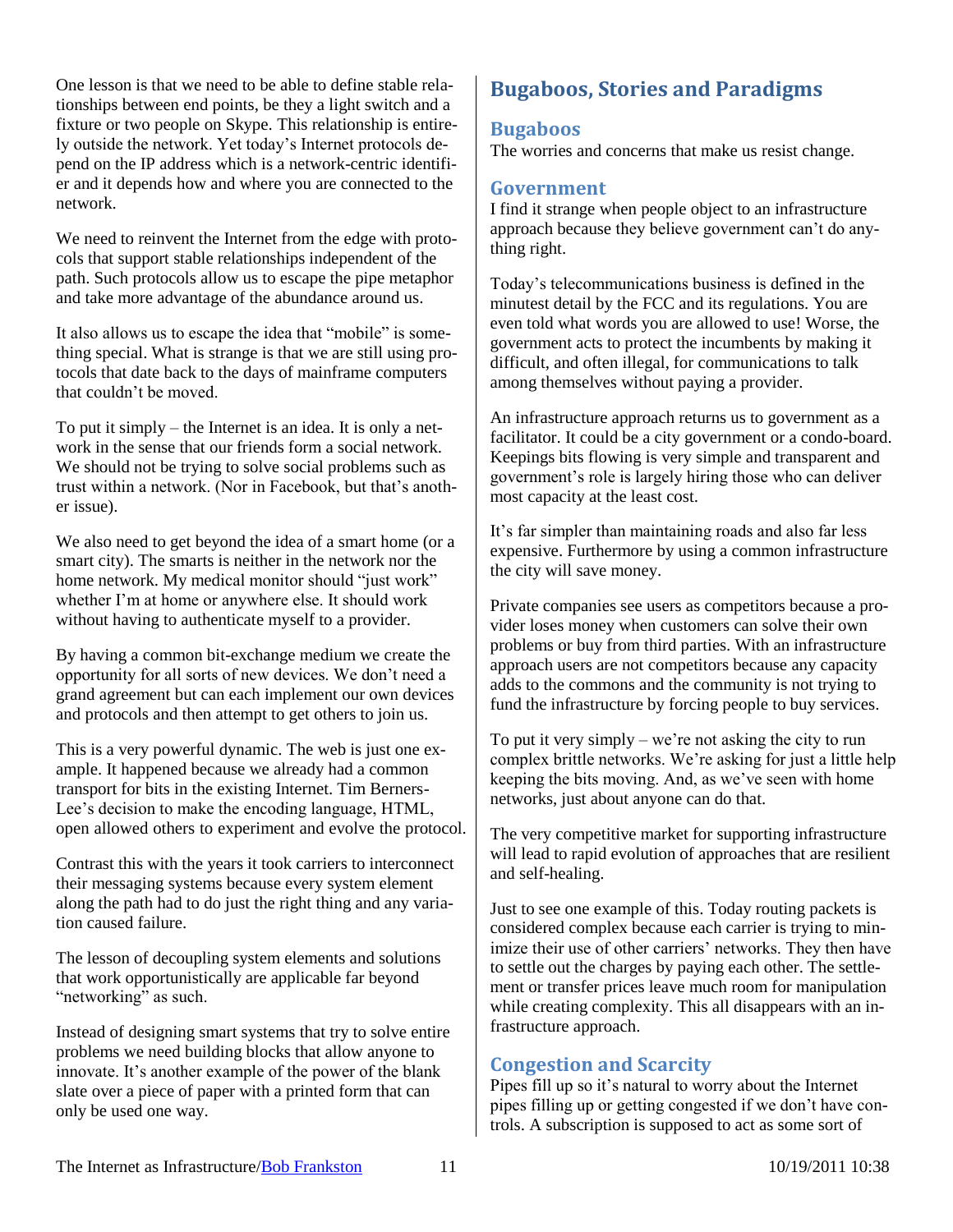congestion control. Very simply, if we don't have pipes then we don't have constriction points.

Even when we don't have pipes it's hard to escape the assumption that there will be a constriction somewhere in the path. This fear isn't entirely irrational because at any point in time our facilities and technology do have some limits on capacity.

If we framed the issue in terms of opportunity instead we find that Moore's Law is really about technology creating supply. This only works if we are very tolerant. Initially we only had enough capacity to exchange email but eventually we find that the value of simple applications like email and the web drove the market to create enough capacity for voice to work.

One way to increase capacity is to improve the technology. In the same way that a silicon chip that used to do millions of computations per second now does billions a wire that once carried a single phone call can carry millions if not billions of bits per second. We also gain capacity through cleverness. Skype makes far better use of the available wires than a traditional phone network.

Some of the concern with congestion stems from experience. The path can indeed become clogged with bits under certain loads as when people use torrent protocols. Torrent protocols are actually very good protocols in that they take full advantage of the paths available rather than limiting the flow to a single train of packets.

It turns out that under investigation the problem was not congestion itself. Just the opposite! The carriers wanted to help out by buffering packets along a path. This is like putting parking lots at intersections on highways in an attempt to reduce congestion. It doesn't solve the problem but it means we can look out and see the traffic and adjust our behavior accordingly!

Another form of this concern appears in the guise of promises of performance on the assumption that voice conversations are highly sensitive to delays so the network must carefully manage the traffic flow. In practice it turns out that voice of IP works without such promises. Even within the pipe model providers can't make promises because they don't control enough of the path. And if they tried they would have to reserve a lot of extra capacity thus exacerbating any congestion there might be.

Yet despite all the complaints about scarcity millions of people subscribe to Netflix and other streaming services. Something is wrong with the scarcity story.

The secret is that we don't rely on promises but instead discover what we can do with the capacity and opportuni-

ties available. Because bits are bits one application (like voice) benefits from the increased capacity added to support the web. This is the virtuous cycle that drives Moore's law-style hypergrowth because local stakeholders invest in creating generic capacity.

But service providers benefit from scarcity so we see a lack of improvement. DSL, for example, has improved little in 25 years in the world of telecom while Ethernet wires in the home have improved by a factor of 100 as the prices for network gear have fallen by similar amounts.

The key is to avoid telecom-metric and instead recognize that the Internet is something different.

We see similar fear in the idea of public infrastructure because we don't believe governments that run complex public systems such as water and sewer can do something as simple as hire people to keep the bits flowing. What makes this ironic is that today's telecommunications system is a creation of government while infrastructure is owned by the local community which can invest for its own needs.

An infrastructure approach is market driven in that we are able to choose how to add capacity. Governments act only as a means for community action at the scale of a city. Since we're talking about just bits and not content (like voice) the system is very transparent unlike today's telecommunications system which requires extensive regulation to limit the harm done.

Instead of being afraid of change we can do controlled experiments and shift to an infrastructure model in various communities and observe the results. Actually we've done the experiments in our homes, campuses and businesses and it has worked out remarkably well. We can do much better but not if we shackle ourselves to the dogmas of telecommunications' past.

#### <span id="page-11-0"></span>**Transition**

How do we get from here (telecommunications) to there (infrastructure). The approaches are not exclusive. The infrastructure in local networks interconnects with today's services model once they leave the campus or home.

In fact this is what happened with the Internet itself. Instead of building a new "Internet" we started out by leasing lines from the phone companies. I'm not talking about building new infrastructure. We just want to get the bits flowing. While we can do this most effectively by using the raw wires and radios we can also pass the bits through the existing telecommunications infrastructure as we have done with the Internet.

We can see how this works with today's broadband. Once one pays for a subscription we can consider the bits free.

The Internet as Infrastructure/Bob Frankston 12 10/19/2011 10:38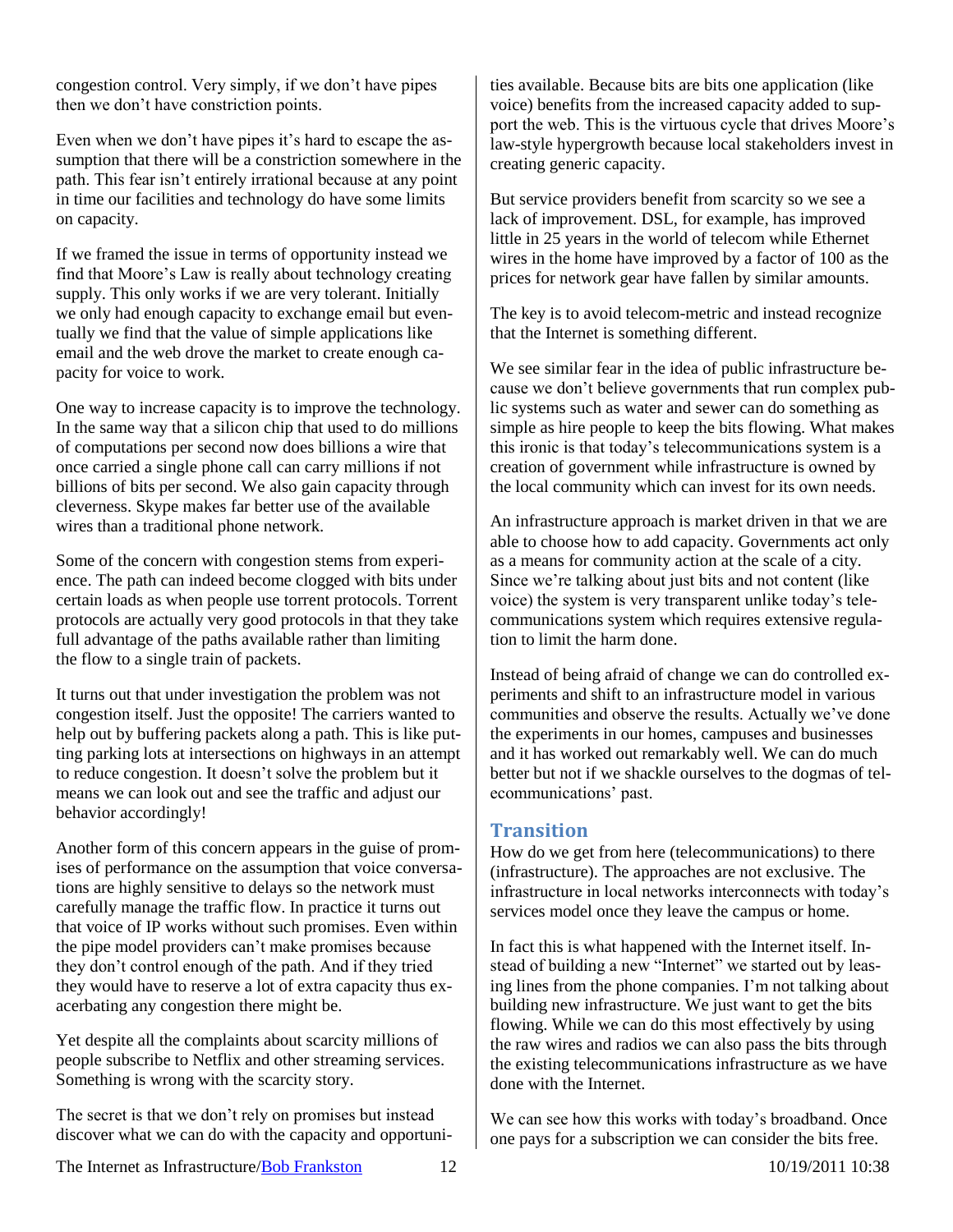The limitations of today's telecommunications business mean that we can't just assume connectivity but where we have it we can concentrate on our applications. We're just extending the degree to which we can assume connectivity rather than building something entirely new.

To put it simply – we have connectivity now and are using it now. There is no barrier to doing more other than the limits of our imagination.

#### <span id="page-12-0"></span>**Efficiency**

The goal of a telecommunications provider is to make efficient use of resources. But what do we mean by efficient?

Even if we look at one of the most obvious examples we find that the measure is not obvious at all. If we keep a wire utilized 100% of the time it seems efficient but not necessarily in the domain of bits. Is a wire carrying a thousand bits per second all the time more efficient than a wire carrying a million bits per second only 1% of the time?

Another example is those who argue that broadcasting is more efficient than the Internet's point to point connections because a single program can be broadcast to a million people at once. But is it really more efficient to force people to drop what they are doing to watch the broadcast and to deny them their own voice?

Efficiency is really a ratio, that is, a measure against some metric. When we know the metric we can use such measure to guide our decisions but we need to be cautious about measures that lock us into more of the same as we fight over a fixed pie.

We see an example of this in the attempt to auction off the radio spectrum (frequency bands or colors). In the 1960's Ronald Coase suggested that we auction off frequency bands without limiting their purpose. That was a good idea before we understood bits. Yet we are still optimizing spectrum use against 1960's measures as if we've learned nothing since.

Perhaps this is why pipes, be they frequency bands or wires, are so attractive. They make the math so easy that we forget the results are meaningless.

## <span id="page-12-1"></span>**Competition**

A cousin of efficiency is competition. Here again the pipe metaphor leads policymakers to treat competing pipes as effective competition. It is competition within a very limited model, one that denies us the larger value we can get from exchanging bits without such restrictions.

Here too we see larger societal issues as we measure competition and efficiency in terms of profit. But society is more than the sum of its parts and the value of the whole is

more than the profits of the parts as we see in the blank slates that have little value in isolation.

# <span id="page-12-2"></span>**Achieving Infrastructure**

#### <span id="page-12-3"></span>**Enum and Transparency!**

I'm listing [Enum](http://en.wikipedia.org/wiki/Telephone_number_mapping) first because it is such a powerful leverage point. The entire voice telephone business rests on the carriers' ability to control phone numbers! The exclamation points are justified because there is so much resting on Enum.

In the United States you can endure the cumbersome process of "porting" a phone number from one carrier to another if your number is, in fact, allowed to be ported. There is also a fee associated with porting and it can take a few days and some paperwork. Even if you do port the number you must port it to a company that is an approved provider.

Why are phone numbers any different than a domain name on the Internet? I can change any aspect of "Frankston.com" myself. I can change how I handle email or move my website simply by changing a table entry I control.

Just like ".COM", there is ".ENUM" which for phone numbers. I would have an entry like 15551234.enum and could point it to Google Voice or even my home computer.

Of course most people would choose to let someone else manage their entry like they do their websites but the ability to do it yourself assures a competitive market.

Today I can choose a number of different providers to handle phone calls on my smart phone. I can install an application and the call will be handled using whatever path is available without costing me "minutes". But it's currently too difficult to manage this and I can easily lose control during the porting process.

The [ITU](http://www.itu.int/) has given various reasons for limiting Enum adoption. We saw the same thing happen with number portability with the carriers claiming it would cost six billion dollars even when they were already looking up numbers in tables.

The reason for fighting against giving users control over their numbers, a modern form of identity, is very simple. If they made it too easy to move ones numbers and to use programs that didn't use "minutes", few people would pay for voice calls.

We saw a prelude in the 1970's when MCI challenged ATT and allowed people to place less expensive calls by

The Internet as Infrastructure/Bob Frankston 13 10/19/2011 10:38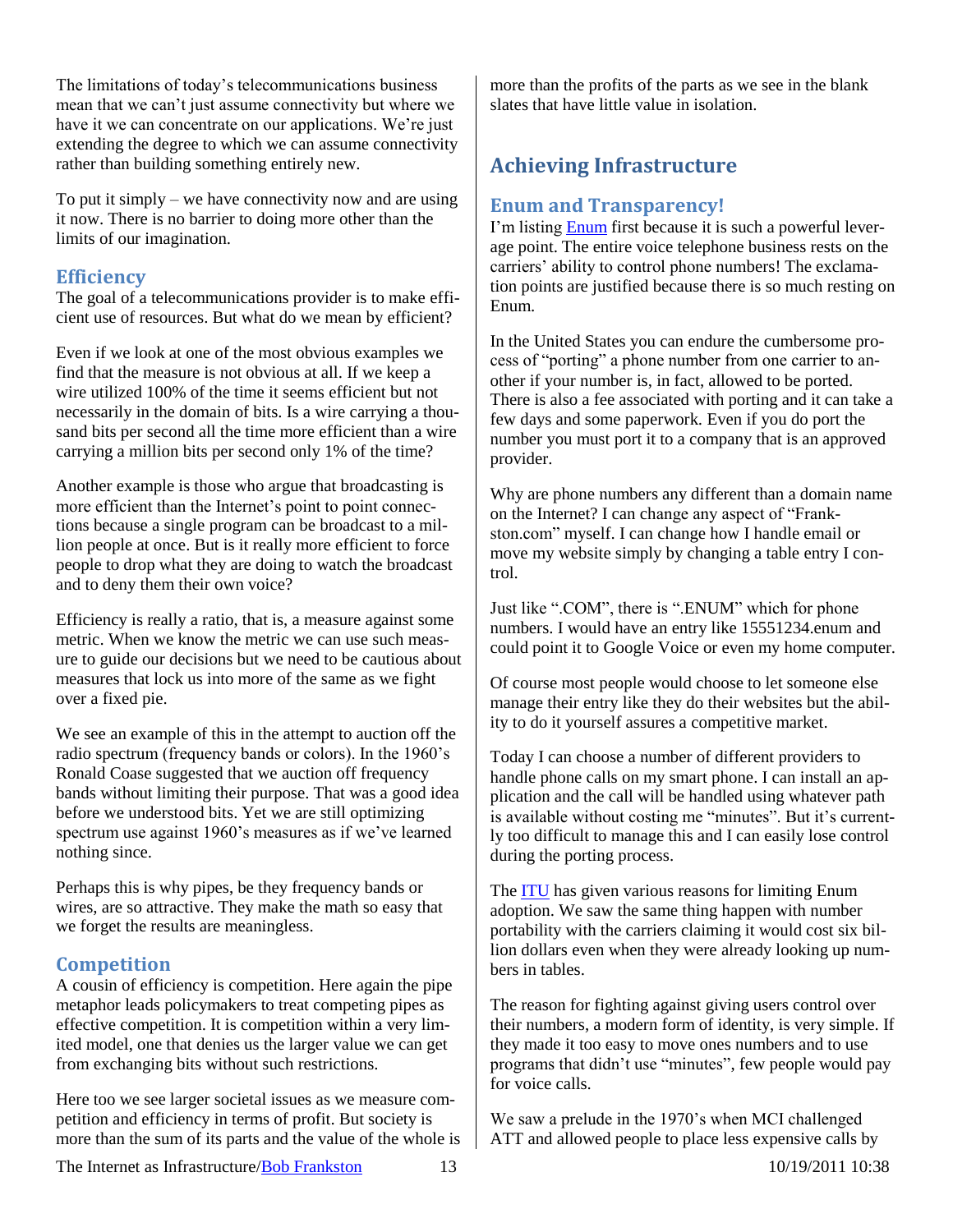dialing through MCI's network. Over time it became relatively simply to place calls using the carrier of your choice and competition did work well – at least within the parameters of the telephone network.

The idea of charging for phone calls still persists thanks to the remaining barriers to choosing how your calls will be handled. The cellular industry has given the phone companies a temporary refuge thanks to their control over the device we call a cellular phone. The device itself is not very different from the PC in your home except that you don't have many of the rights a normal owner would have.

Adopting an Enum approach would remove the friction from choosing how your calls are carried. To get the full benefits your cellular carrier shouldn't dictate how you use the instrument. This would require making a carriers' financing of the instrument explicit rather than hiding the loan within an opaque monthly bill.

After all, if bits are indeed bits why do relatively few bits in a phone call create billable events whereas email doesn't? For that matter why does do SMS (text) bits cost millions of times what a "broadband" bit costs.

With transparency such anomalies would be hard to sustain and would lead to a rapid restructuring of the industry.

Just to give you a sense of how many different ways there are to place calls on my cell phone I have apps for:

- **[Truphone](http://www.truphone.com/)**
- [Toktumi](http://www.toktumi.com/) also known as line2
- [Ooma](http://www.ooma.com/)
- [Google](http://voice.google.com/)
- [T-Mobile'](http://t-mobile.com/)s own Cellular over IP.

There are many others. In fact anyone can setup their own server to provide their own voice services.

Once we can assume Wi-Fi coverage there won't be any need for voice "minutes" because we wouldn't need to use a provider's network at all. All we will need is a portable computing device. Unlike the standard cellular carriers the VoIP providers typically provide software for ones computer in addition to supporting multiple handsets.

The first stage is one for one replacement for today's telephone services but we will expect to see very rapid innovation as with Apple's [SIRI](http://www.apple.com/iphone/features/siri.html) service. The problem for carriers is that the competition is not just on cost but on innovation.

## <span id="page-13-0"></span>**The Carriers at the Forefront**

Perhaps the biggest driver for change will be the carriers themselves. In the 1990's AOL focused on the business of content and access but it sold off their network because the money is made using the network not owning the network.

The telecommunications business model of charging to carry valuable cargo no longer makes sense. The value is now 100% external to the network.

Though the "Cable TV" business may have had its origins in relaying distant TV signals through a community antenna, players like Comcast and Time-Warner (HBO, Showtime) shifted their focus to owning content as well as being a broker for others' content. They've shifted their focus from the cable with Comcast buying NBC Universal and Time-Warner spinning out their cable division. British Telecom has been spending heavily to shift their money to new businesses.

Verizon and ATT come from a different culture and have had difficulty in making the transition from a networking company to a content/services company. This is why Verizon is trying to reduce costs for their FiOS division.

They have had trouble trying to make money in the content business but they have the "chops" problem. They may have the technical skills to run a network but the content business is something else. They are newbies. Yet if they could make money in the content business why would they want to have the burden of owning a broadband network that others can use for "free" (that means without giving them a portion of the value created using that network)?

The business of owning a pipe to transport bits is a natural monopoly. This is not the natural monopoly that ATT managed but a local natural monopoly akin to the electric power grid but without any consumable. Something is wrong when the service providers can charge enough to sustain multiple broadband distribution systems with wires let alone multiple wireless systems that are kept separate.

But it doesn't even make sense to confine bits to pipes so the very idea of an exclusive owner of the infrastructure is not sustainable. Anyone can exchange bits using any path.

And the carriers (at least senior managers and technically savvy employees) know this. They are simply trying to stay one step ahead of creative destruction. That is what they are taught to do in business school

In the 1980's the carriers realized that voice revenue was going to go to zero and that once people had a cable for video why have a separate copper wire just for phone service? Their first effort was ADSL – taking the copper phone wire and upping the speed high enough to carry video. But it wasn't enough so Verizon spent billions putting in a new fiber *distribution* system. Note the emphasis on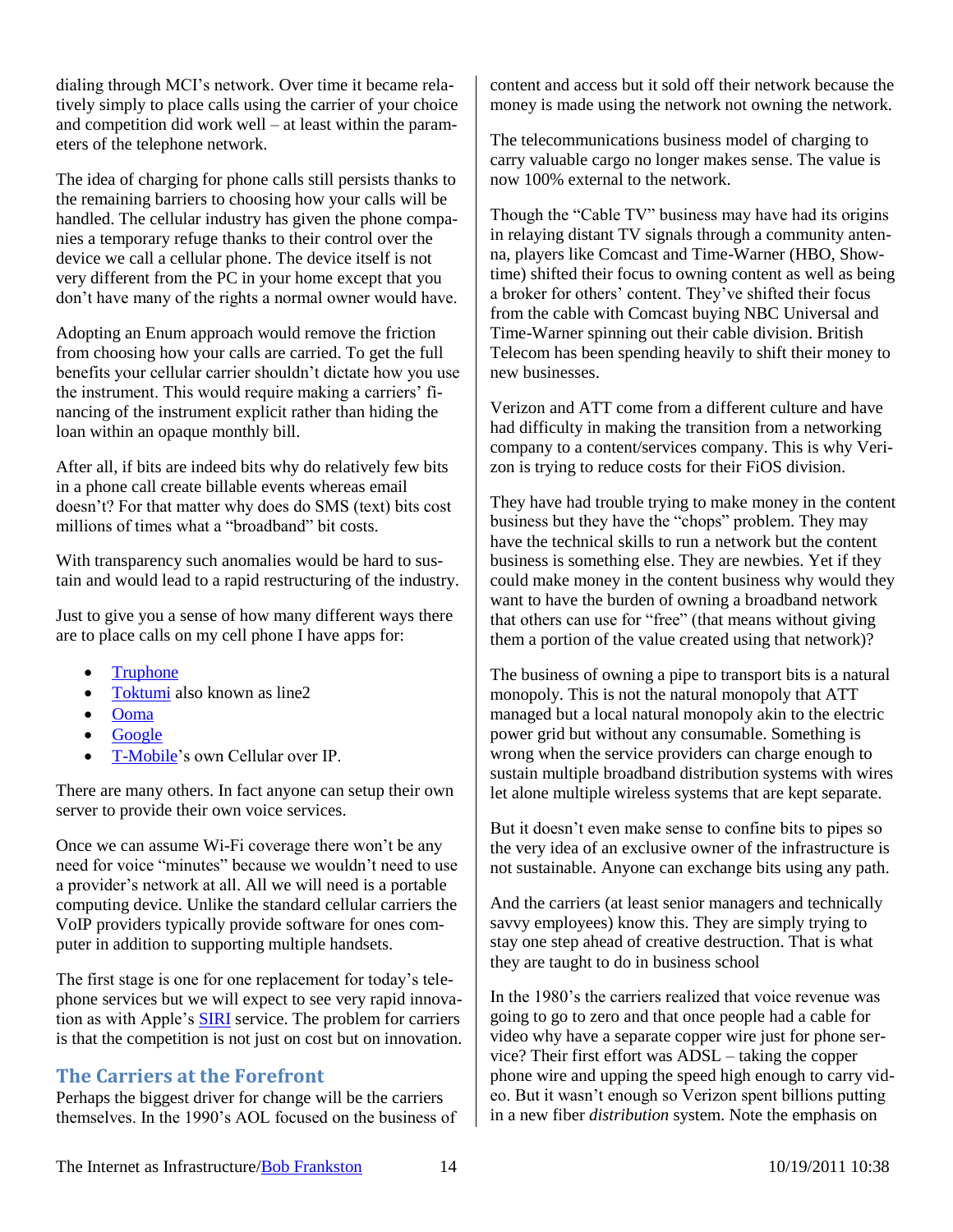distribution. The ADSL got repurposed as "Internet" while the cable companies offered their own Internet service.

Just as we now use "cable" to mean the content business, the term "broadband" no longer refers to a technology and instead it is used for just about any carrier offering. The problem is that we connect to the Internet by repurposing these offerings and more broadband is very different from more "Internet". In fact, it is just the opposite because we get a faster subscription connection but not more coverage.

The phone companies also found refuge in cellular telephony because they could offer all sorts of new phone services with little worry about competition from others. But even in the domain of "mobile" all the traffic is going to bits and the cellular infrastructure is not well suited for carrying bits. And now the carriers are building yet another infrastructure for wireless bits in parallel with their existing wired infrastructure.

*Once people realize that bits are bits and that there is no difference between wired and wireless bits we could quickly add capacity at little cost simply by providing access points along existing wired paths.* They key is to shift the funding model to infrastructure so that access is available without any complicated arrangements. And that is happening. This is not "muni-Wi-Fi" as a billable service but basic infrastructure. Cities like Brookline MA are experimenting.

Imagine if New York City provided access everywhere even at low speed so that all sorts of municipal services and emergency works would take advantage of a common infrastructure. While one can make an effort to restrict use to approved devices and applications it makes far more sense to put that effort into adding sufficient capacity to serve all comers.

How can a carrier make money if it has no value to add above undifferentiated commodity bits? The value is no longer in the network. Cable companies are shifting their assets out of the network but old line phone companies have fewer options and little time. The question is when will investors view owning a network as a liability and demand new policies.

To understand the carriers' dilemma we can look at the harm that FiOS is doing to Verizon in allowing it to design systems that work only for FiOS customers. I'm very aware because I replaced the router provided by Verizon with one that works far better but that means I cannot use many of their services.

This dependence is not necessary. For now if I want to watch HBO on my computer or phone I need a subscription to a cable provider. That's like having to buy a piece of plastic in order to prove that I am allowed to listen to bits (that is, 0's and 1's) that represent music. This will change carriers will be forced to decide what business they are in.

For now network providers seem necessary but once we realize that they are not we'll recognize the symptoms of an industry whose time has passed.

#### <span id="page-14-0"></span>**Acting Locally**

Once you've placed your bits on the common medium they are able to reach any device anywhere in the world with no further action. (OK, that's not quite true today but it's a matter of new protocols using the existing infrastructure).

The hard part is geographic – assuring coverage in a given area. The good news is that this makes it easier to identify a community which benefits from its own efforts while sharing among neighbors. Passersby would also benefit from presumed reciprocity.

For this to work the reciprocity must be implicit rather than relying on complex schemes that mimic the carriers' old business model.

As with home networking the big draw is sharing web access but the value is much higher.

Today there are devices that use common protocols to share video, operate devices and provide capabilities such as printing over IP. The value will increase rapidly as we explore new possibilities and as device architecture learn to take advantage of the power of ambient connectivity so that their device can simply work anywhere.

A medical monitor that "just works" everywhere is far more valuable than one that only works in special places and only if there are prior arrangements and payments.

New capabilities like a video doorbell with a touch screen interface that can also accommodate temporary access can be implemented with commodity devices and a small amount of software.

Installing home lighting without having to run wires between every combination of switch and fixture would save money. Interior decorators could move light switches or their successors at will.

Instead of having to install new devices just to save a little energy we can get far more creative approach. If you just want light and aren't picky a light switch can decide to open up a skylight instead of turning on a bulb.

The Internet as Infrastructure/Bob Frankston 15 10/19/2011 10:38 This is a simple future in which we take advantage of new possibilities for what we do every day. After all, buying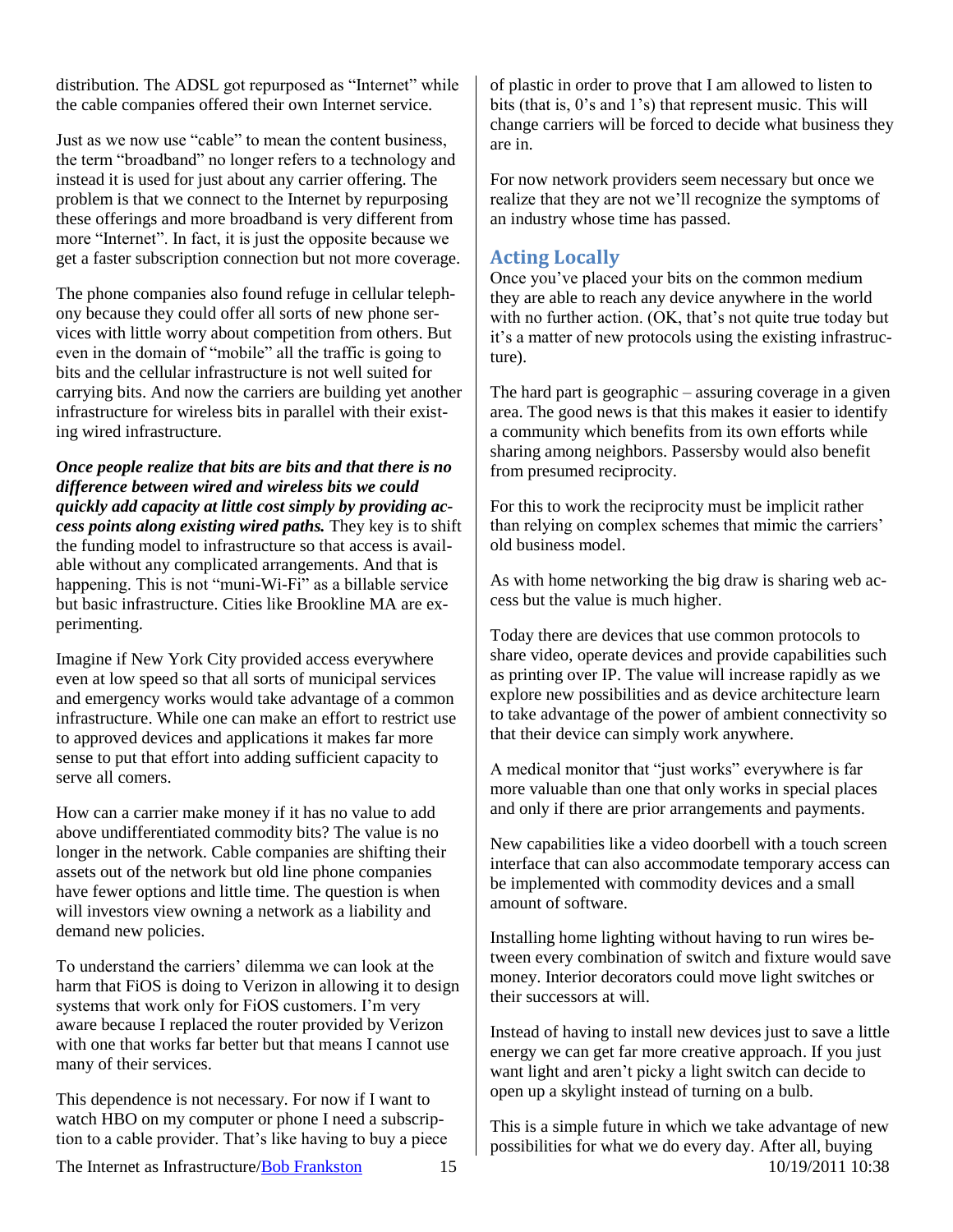books doesn't seem very high tech yet it has been transformed by technology. Instead of trying to tell stories about a future in which we have talking toasters we need just create the opportunity by having a common transport.

#### <span id="page-15-0"></span>**The Connected City**

Cities need a common infrastructure for their own operation. Instead of building separate networks for each purpose we can have a common transport with abundant capacity. A fire engine should be able to receive a rich data feed as its racing to a fire and coordinate its operation with medical workers and others.

It's expensive to build a separate system for each purpose and it's important to be able to use any available path. This is especially true in an emergency. In fact today it is common to go to the nearest Radio Shack to buy Wi-Fi gear to use in an emergency because it's just too expensive and difficult to buy special gear.

A city is its people, not the buildings or the city government. Those institutions are there to serve its residents as well as the larger society. The residents aren't consumers of services, they are participants. Giving them the tools and information makes them contributors with a stake in a better city.

As we've seen, medical monitoring that works in the home should work anywhere in the city. In fact the ability to use such monitors must be considered a basic right and must not be compromised by requiring authentication or a billing relationship. This is a reason why it's standard for cell phones to provide for emergency calling. Why isn't the same courtesy extended to packets of data exchanged on the behalf of users (AKA people). The reason is that once you allow such bits to be exchanged you can't draw the line because unlike 9-1-1, the network can't know if bits are emergency bits without an elaborate mechanism that compromises the basic purpose.

Today's 9-1-1 emergency signaling is an interesting case because today's system harks back to the idea that you have to dial up "central" to place a call. It's unacceptable to have an emergency signaling which only works if someone is able to call and explain a problem and only if all the wires (or radios) and databases are just right.

Why aren't all fire detectors always connected (at least, if the residents choose) and provide rich information so you don't have to be home and awake to report an emergency? Sure there is a danger of false alarms but that danger is greatly reduced if we use modern technology instead of century old signaling systems.

The Internet as Infrastructure/Bob Frankston 16 10/19/2011 10:38 9-1-1 signaling fails silently if there is a single missing wire whereas an IP based system can continually monitor

the connectivity. Of course we want location information and need to provide such information as first class information rather than relying on direct line connections to a satellite. We can do this by providing information beacons while also letting people choose how much they want to reveal to others about their location.

The point here is not to design a successor to 9-1-1 but to hint at what is possible once we think outside the  $19<sup>th</sup>$  century. In fact much of what goes through 9-1-1 can be done by direct relationships without burdening the city.

The 3-1-1 system has similar legacy problems not the least of which is that the idea of dialing 3-1-1 assumes that people's phone numbers are still geographic. We should be looking ahead to services less tied to the legacy of telephony and more associated with modern connectivity.

## <span id="page-15-1"></span>**Greenfields and Federations**

Greenfields or underserved communities offer an opportunity for a fresh start. Most underserved communities in the United States are likely to take a conservative approach and seek "broadband".

But groups of individuals can form their own connectivity coops. Imagine if instead of using the existing wires for DSL or paying a lot of money for new fiber they took advantage of the existing wires at essentially no cost and added capacity as needed without having the restrictions of billable paths.

In places where there is a funding agency such as the IMF we have an opportunity to fund infrastructure instead of extending a very high cost cellular model. The key is to understand the difference between providing opportunity and tying newly developing regions to a funding model they can't escape.

We also need to recognize that local connectivity is important -- it's not just about reaching a web somewhere out there.

## <span id="page-15-2"></span>**The FCC**

Alas, the FCC was created to maintain the current concept of telecommunications going back to the early history of the ICC (Interstate Commerce Commission) which regulated railroads and other such transport and the Federal Radio Commission that took the abundance of spectrum and divvied it up so as to create railroad tracks in the sky.

A connected society will have little need for the FCC to exist because the commons can be self-regulating. It is necessary to regulate a dysfunctional telecommunications industry because the business model was problematic even in the 1920's. Today there is an inherent conflict of interest in depending on the industry most threatened by a con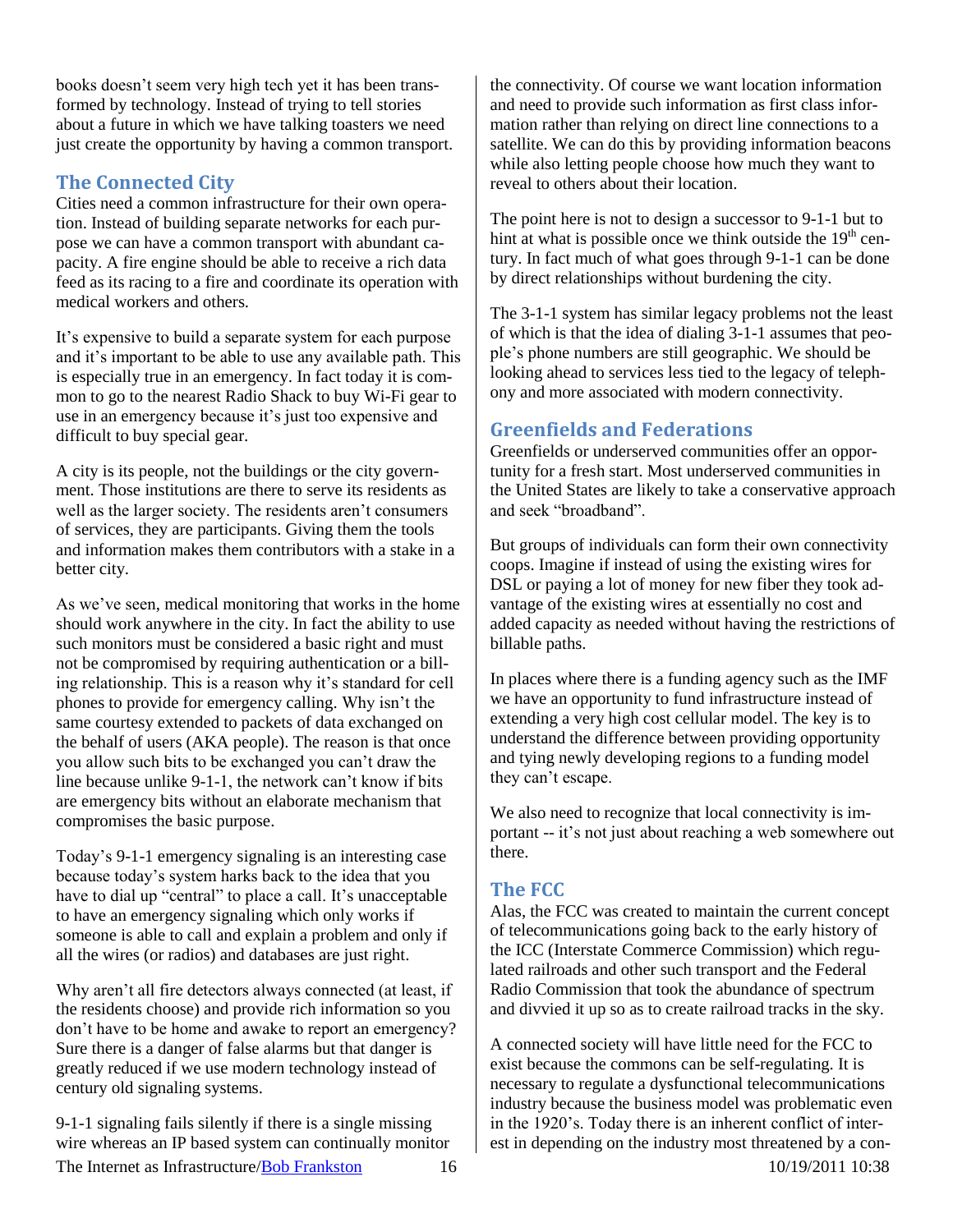nected future having the ability to limit connectivity because such limits are the only way they can create billable events.

An infrastructure approach is market-driven. Providers would vie to provide the best capabilities for the last money. That is real competition rather than the synthetic competition in today's broadband market.

The FCC has studied the idea of structural separation in which we have wholesale transport used by all content providers. But it's still a pipe-based approach. I've personally tried to get some interest in an infrastructure approach with a connectivity commons but the institutional knowledge is too deeply embedded in every aspect of the institution..

It would be nice if the FCC could provide guidance to communities in shifting the community phone companies (as well as WISPs) into being connectivity companies. But at this point the FCC may be too mired in the past. The best hope might be benign neglect rather than working to extend today's broadband. Instead it should act to rein in state legislatures which have passed laws against funding an infrastructure to carry bits because it is seen as unfair competition with the existing funding model. In effect they are legislating against the market process of reinvention in order to preserve synthetic competition.

And, in doing so, they have put a price on speech. We should honor the US First Amendment and reject the idea of a tax on speech.

## <span id="page-16-0"></span>**Legal/Financial Path**

Speaking of the US First Amendment, the entire edifice of the FCC rests on accepting a compromise made in order to license speech in the form of radio licenses. If it isn't necessary to restrict speech because there is no intrinsic scarcity how can we justify having what amounts to a Federal Speech Commission. It's not just that the word "communications" is a synonym for speech, but the commission actively manages ownership and control of content.

At very least today we understand, or at least understand, that the information and the bits are now distinct thanks to digital technology. More to the point, the FCC policies create scarcity and compromise our free speech rights in ways that cannot be justified in light of today's understanding.

The financial approach is to take a hard look at the business model of telecommunications. How is it sustainable if all the value is external and even with the control of the pipe the carriers can't prevent their users from bypassing them in buying services? How can we justify multiple physical infrastructures for broadband or cellular delivery

once all the information is included in bits and there is no longer any differentiation? We have a natural¸ *local*, monopoly.

At very least investors should demand that the infrastructure (or network) business be separate from the content or services business so that they don't have to bear the cost of subsidizing facilities others get for free.

There is nothing secret about the carriers plight but investors and policymakers look away because they don't believe there is an alternative. But we know there is and not only that, it's an alternative that can drive rapid economic growth and improvement.

**We should ask why communities don't own their own wires and facilities** but must rely on third parties from far away in order to communicate within the community. We need to ask why we can't just pay for the wires once rather than paying rent forever. Why can't a city aggregate its purchasing instead of requiring each resident buy resale?

Once you take a hard look at telecommunications there is nothing to see! All we need to do is stop suspending our disbelief and stop trying to keep a failed business model alive.

## <span id="page-16-1"></span>**Learning from Bits**

The idea of infrastructure itself is not new – long ago societies figured out the importance of roads and postal system for facilitating commerce and communications. We also understand the importance of water, electricity and other basics without needing to justify each one for a particular purpose.

We tend to underappreciate the value of blank slates and fungible infrastructure in creating opportunity. Education and basic science are necessary for creating opportunity for what we cannot imagine.

Telecommunications focuses on giving us valuable solutions at a profit. We've seen how terrible this is for the future when we compare the telecommunications system that was the envy of the world to the Internet which is so much more.

Even though the Internet has been incredibly useful it still far short of what it can be. We have many efforts to create standards but very few are like the web. Most are limited to narrow purposes.

It's much harder to create common standards for cooperation. While the web itself has been a great success it's hard to share appointment data across applications and websites.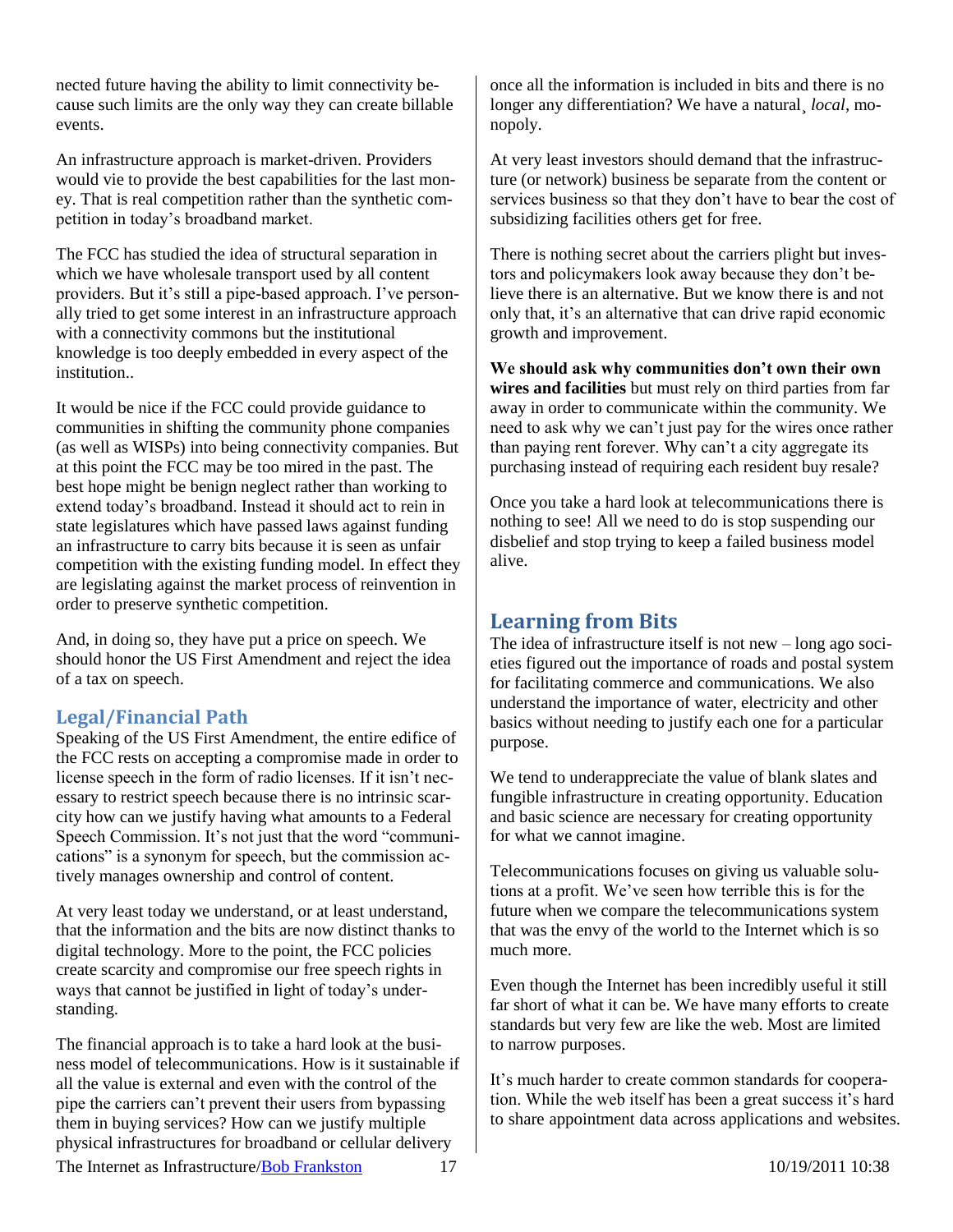Something as simple as coordinating medical appointments becomes a major public health issue because we can't keep simple things simple and instead find funding for large all-or-nothing projects that tend to be expensive nothings.

We need more architectural thinking rather than trying to solve each problem in isolation. A common architecture is another version of the blank slate. We need to better understand the new building blocks and we need to understand the new literacy.

# <span id="page-17-0"></span>**Epilog**

The generativity of the Internet comes from decoupling two markets –exchanging bits and what we do with bits.

In a narrow sense it is about technology and the need for policies that allow us to take advantage of the new technologies without limiting it to the needs of the  $19<sup>th</sup>$  century business of telecommunications.

Understanding this requires understanding the interplay of technology and markets along with an understanding of how systems (and markets) work and evolve without an intelligent designer. We need to avoid accepting the accidental properties of today's Internet and develop new protocols. The first step, however, is shifting the funding so that we can think outside the pipes.

In a larger sense the Internet is a laboratory for understanding how systems work. "Bits" is a very pure and abstract building block that doesn't exist out of context. But the lessons are far more widely applicable in understanding the interplay between context and building blocks.

With \$3.7 Trillion dollars a year<sup>ii</sup> being spent on telecommunications services we will see a significant impact on the world economy merely by freeing up much of that money for more productive uses. The real value comes in what we do with the new opportunities.

# <span id="page-17-1"></span>**Further Reading**

## <span id="page-17-2"></span>**Related Essays**

I go into more detail on some of these topics in other essays:

 [Thinking Outside the Pipe.](http://rmf.vc/ThinkingOutsideThePipe?x=iai) This is the key to liberating ourselves from today's concept of telecommunications which assumes that we have companies that convey meaning rather than facilitating the movement of bits.

- [Ambient Connectivity.](http://rmf.vc/AmbientConnectivity?x=iai) A goal of an infrastructure approach is the ability that we can just connect without having to depend on providers.
- [Zero Marginal Cost.](http://rmf.vc/ZMC?x=iai) This is closely related to the idea of ambient connectivity. What if we could assume there was no cost to exchanging bits?
- [Internet Lost in Translation](http://rmf.vc/InternetLostInTranslation?x=iai) explains the disconnect between information and bits. For a deeper discussion read [Information Vs. Telecom.](http://rmf.vc/InformationVsTelecom?x=iai)
- [ATT's Plight.](http://rmf.vc/Plight?x=iai) ATT's attempt to merge with T-Mobile is driven by the fundamental problems with telecommunications a business model.
- [Assuring Scarcity](http://rmf.vc/AssuringScarcity?x=iai) and [Dumb pipes](http://rmf.vc/DumbPipes?x=iai) about the industries own public statements of how to protect themselves from the threat of abundance and how to keep from providing commodity connectivity, *i.e.* dumb pipes. The needs of business and society can be, and are, diametrically opposed.
- [Purpose vs. Discovery.](http://rmf.vc/IPPvD?x=iai) A key difference between telecommunications a shift from enumerated services to the opportunity to discover what is possible given the resources available.
- [Spectrum as Farmland.](http://rmf.vc/SD?x=iai) Today's spectrum policy is locked into the metaphor takes the abundant capacity of wireless bits and treats it as just some more farmland to be auctioned off.
- [Beyond Limits.](http://rmf.vc/BeyondLimits?x=iai) An essay I wrote in 1997 that first explores the idea that decoupling markets is fundamental to enabling hypergrowth.
- [Broadband Internet?](htp://rmf.vc/SimpyConnected?x=iai) Why broadband is the wrong framing.
- [Twit TV Interview](http://rmf.vc/TwitTV2011?x=iai) in which I respond to questions about Internet and infrastructure.

# <span id="page-17-3"></span>**Others' Essays Books**

- [From Private Pikes to Public Roads.](http://rmf.vc/TurnPikes?x=iai) An essay by Profs Klein and Majewski.
- [Railroaded:](http://www.amazon.com/exec/obidos/ASIN/0393061264/BobFrankston) *The Transcontinentals and the Making of Modern America*. A detailed look at how the countries (western) railroad policies shaped today's America and, in particular, the telecommunications industry. It's not meant as a complete history but does provide useful insights.
- [Science-Mart:](http://www.amazon.com/exec/obidos/asin/0674046463/BobFrankston) Privatizing American Science. This is the blank slate problem applied to science. The shift from funding basic science (the seed corn of science) to trying to buy valuable results.
- [The Rise of the Stupid Network.](http://isen.com/stupid.html) David Isenberg's classic essay on ATT's need to generalize their network.